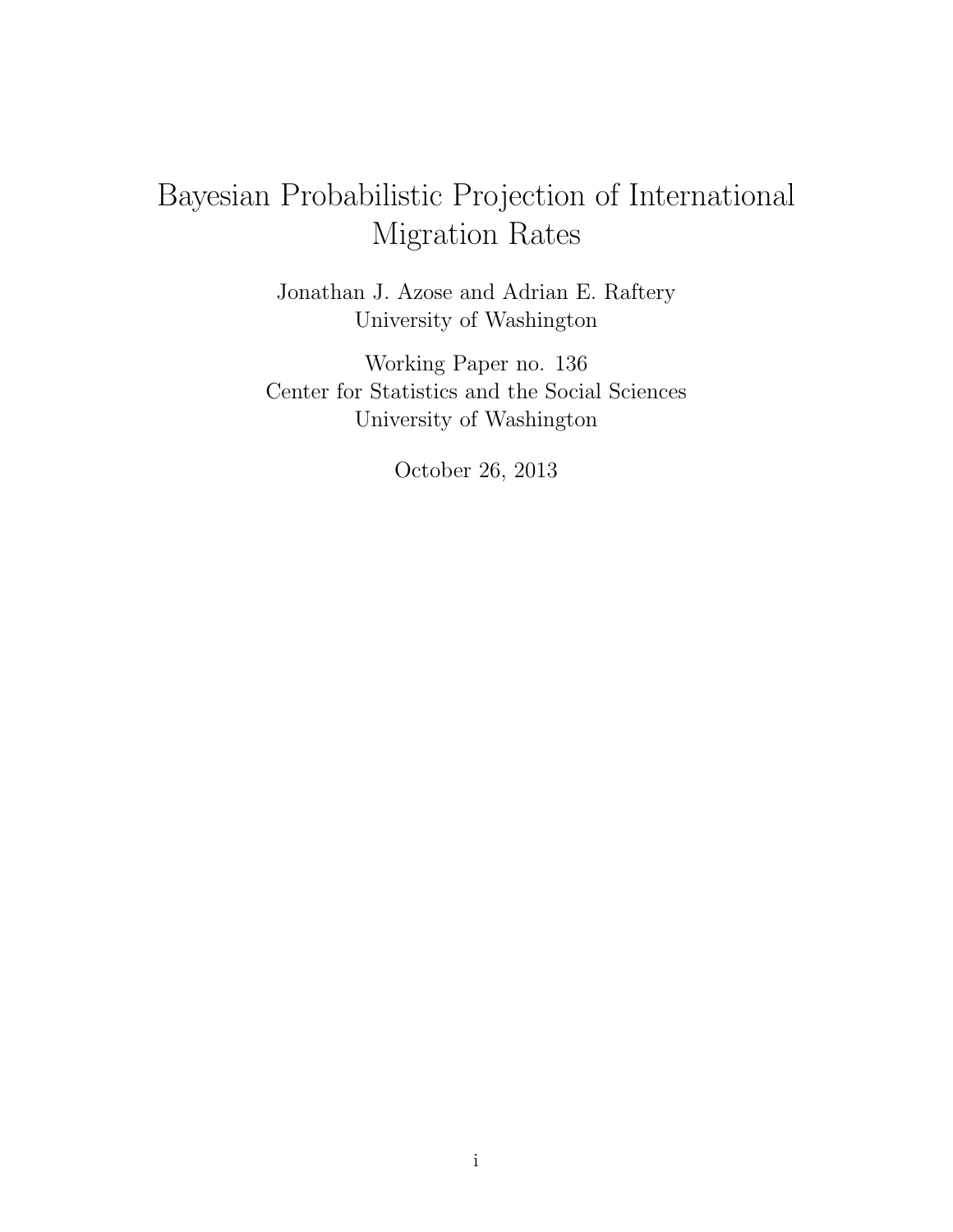#### Abstract

We propose a method for obtaining joint probabilistic projections of migration rates for all countries, broken down by age and sex. Joint trajectories for all countries are constrained to satisfy the requirement of zero global net migration. We evaluate our model using out-of-sample validation and compare point projections to the projected migration rates from a persistence model similar to the method used in the United Nations' World Population Prospects, and also to a state of the art gravity model. We also resolve an apparently paradoxical discrepancy between growth trends in the proportion of the world population migrating and the average absolute migration rate across countries.

Keywords: Autoregressive model, Bayesian hierarchical model, Gravity model, Markov chain Monte Carlo, Persistence model, World Population Prospects.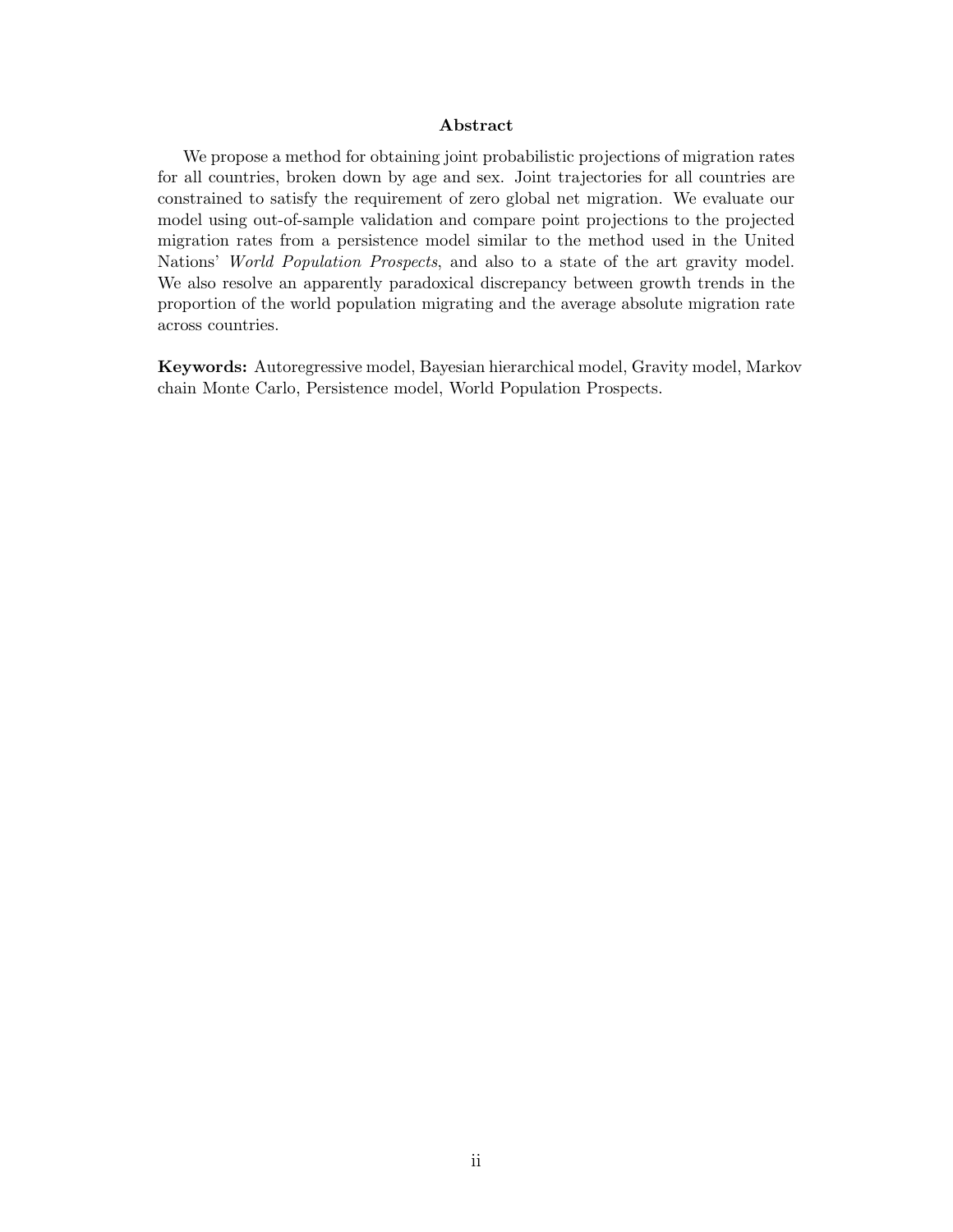

Figure 1: Probabilistic Projections of Net International Migration Rates: 80% and 95% prediction intervals for four countries, with example trajectories included in gray.

# 1 Introduction

In this paper we propose a method for probabilistic projection of net international migration rates. Our technique is a simple one that nonetheless overcomes some of the usual difficulties of migration projection. First, we produce both point and interval estimates, providing a natural quantification of uncertainty. Second, since our model uses only demographic variables as inputs, we can make long-term projections without explosion in the degree of uncertainty. Third, simulated trajectories from our model satisfy the common sense requirement that worldwide net migration sum to zero for each sex and age group. Fourth, our projected trajectories approximately replicate the observed frequency of countries switching between positive and negative net migration. Lastly, we sidestep the difficulty in projecting a complete large matrix of pairwise flows by instead working directly with net migration rates. Sample projections from our model for several countries are given in Fig. 1.

We also highlight an apparent paradox in the evolution of migration trends over time. We provide an explanation for this paradox and show that our model successfully reproduces it.

In the remainder of Section 1, we provide background and describe global trends in migration rates. In Section 2, we describe our data and methods for producing probabilistic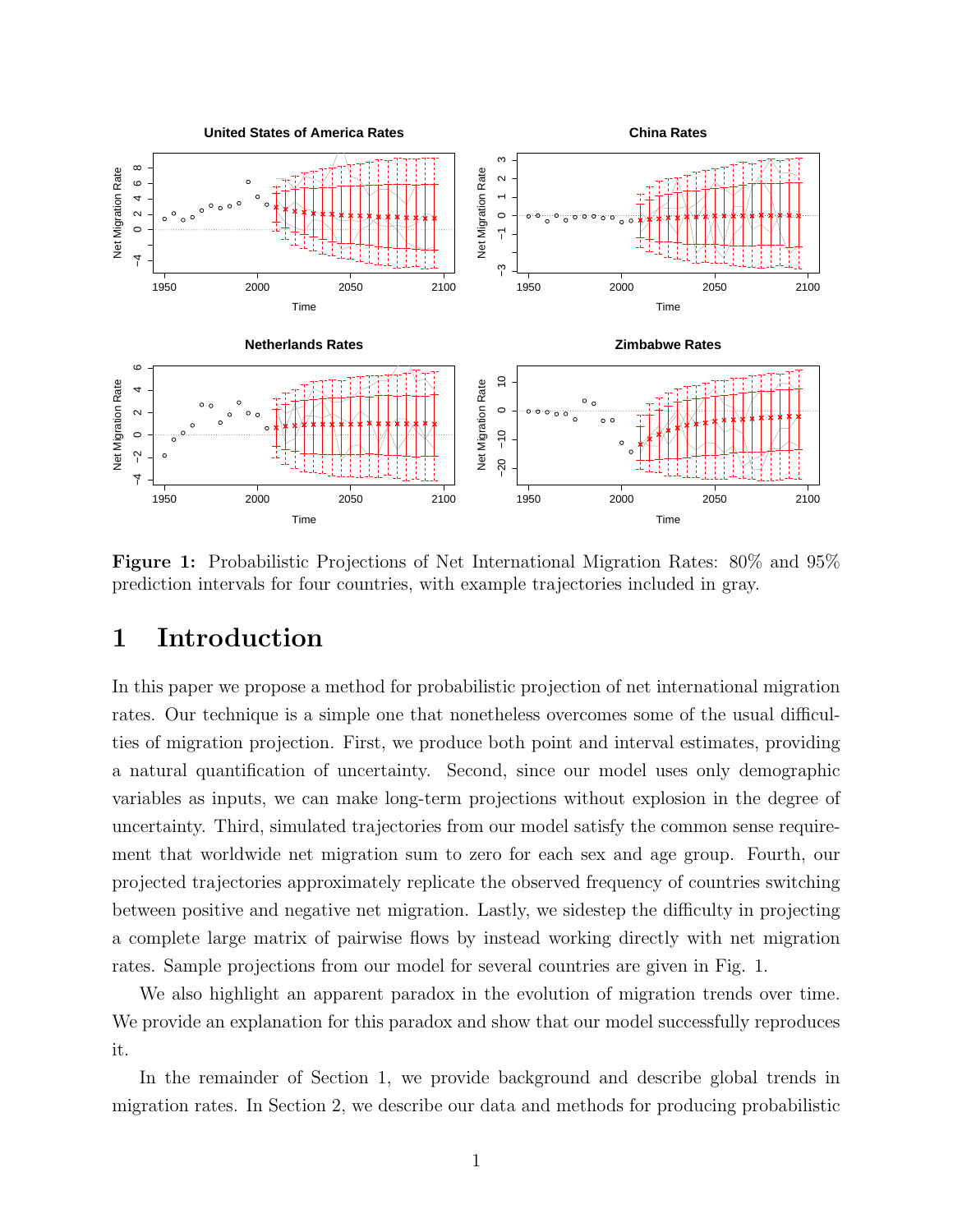projections. Section 3 summarizes our main results, including an evaluation of our model's performance and what our projections predict about future global migration trends. Finally, Section 4 contains evaluative discussion.

### 1.1 Motivation and background

There is a clear demand for migration projections. Organizations including the United Nations and the UK Office for National Statistics have identified a necessity for migration forecasts (United Nations Population Division, 2011; Wright, 2010).

Our work is motivated by the needs of the UN Population Division in producing probabilistic population projections for all countries. The UN has recently adopted a Bayesian approach to projecting the populations of all countries as the basis for its official medium projection, and has issued probabilistic projections on an experimental basis (Raftery et al., 2012; United Nations Population Division, 2013), The underlying method can account for uncertainty about fertility and life expectancy though Bayesian hierarchical models (Alkema et al., 2011; Raftery et al., 2013). However, the approach does not yet take account of uncertainty about international migration. Instead the UN probabilistic population projections are conditional on deterministic migration projections that essentially amount to assuming that current migration rates will continue into the future in the medium term. To make the method fully probabilistic would require probabilistic projections of net international migration for all countries.

Lutz and Goldstein (2004), in answering the question of how to deal with uncertainty in population forecasting, point to the need for simple approaches to probabilistic forecasting of migration. Our paper attempts to meet this need. Despite the demand, some experts have been pessimistic about the possibility of predicting migration at all. ter Heide (1963) felt that the task of finding a usable model for migration is "virtually impossible". This opinion was updated by Bijak and Wisniowski  $(2010)$ , who drew the similarly disheartening conclusions that "migration is barely predictable" and "forecasts with too long horizons are useless."

Nevertheless, there have been efforts to forecast international migration. These attempts have mostly been limited in geographic and/or chronological scope. Bijak and Wisniowski (2010) produced migration projections for seven European countries until 2025 using Bayesian hierarchical models. Using another geographically focused method, Fertig and Schmidt (2000) projected migration flows from a set of 17 mostly European countries to Germany over the 1998-2017 time period. One drawback of these approaches in the context of population projections for all countries is that both require the use of data on migration flows between pairs of countries. Estimates of reasonable quality of these flows are now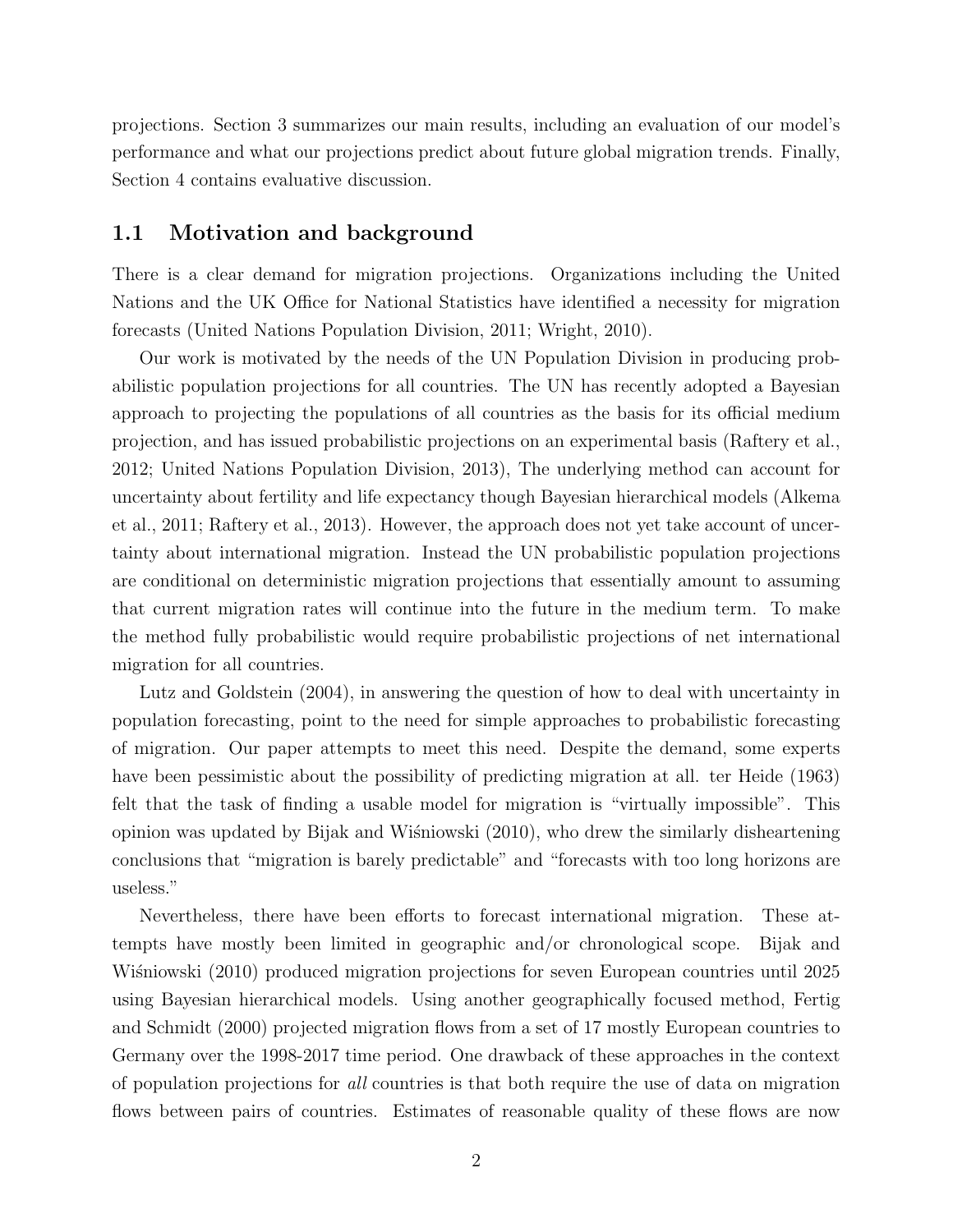available for most pairs of European countries (Abel, 2010), making such techniques feasible for Europe and other developed regions. Estimates for global pairwise migration flows are also available (Abel, 2013), but the quality of these estimates varies with the reliability of record keeping in the countries involved.

Another forecasting method was provided by Hyndman and Booth (2008), who gave a stochastic model for indirect migration forecasting by forecasting fertility and mortality, taking migration to be the appropriate quantity to satisfy the balancing equation. Their method provides estimates for individual countries, but joint estimates for all countries would in general not satisfy the requirement that worldwide net migration be zero. A simpler approach is taken by the United Nations World Population Prospects (2013), which includes point projections that generally project migration rates to persist at or near current levels for the next couple of decades and drop deterministically to zero in the long horizon. Finally, Cohen (2012) provides a method for point projections of migration counts for all countries using a gravity model.

### 1.2 Theory of International Migration

There is a general consensus about the major causes of international migration. On the individual level, desire to migrate is caused in large part by economic factors (Esipova et al., 2011; Massey et al., 1993). Refugee movements may be precipitated by political or social factors rather than economic ones (Richmond, 1988). However, both economic and political factors are unlikely to be predictable in the long run with any useful degree of certainty. For the purposes of projection, Kim and Cohen (2010) argue for the use of more predictable demographic variables in place of unpredictable economic ones. They propose a model for prediction of migration flows which incorporates life expectancy, infant mortality rate, and potential support ratio as predictor variables. Kim and Cohen find these variables to be significant predictors of migration flows. Furthermore, as demographic variables tend to change much more slowly than economic or political ones, it is often possible to project the values of demographic variables decades into the future with a lower degree of uncertainty. Our model projects net migration rates on the basis of only past migration rates and projected populations for all countries, for which forecasts can be made with enough precision to be useful.

One further demographic variable of interest in modeling migration is age structure. Age structure is important to migration modeling in two different ways. First, projected age structures for all countries can potentially be used as predictor variables in projections of future migration. Since labor migration is common, the age structure of the sending and/or receiving countries can be used in making projections (Fertig & Schmidt, 2000; Hatton &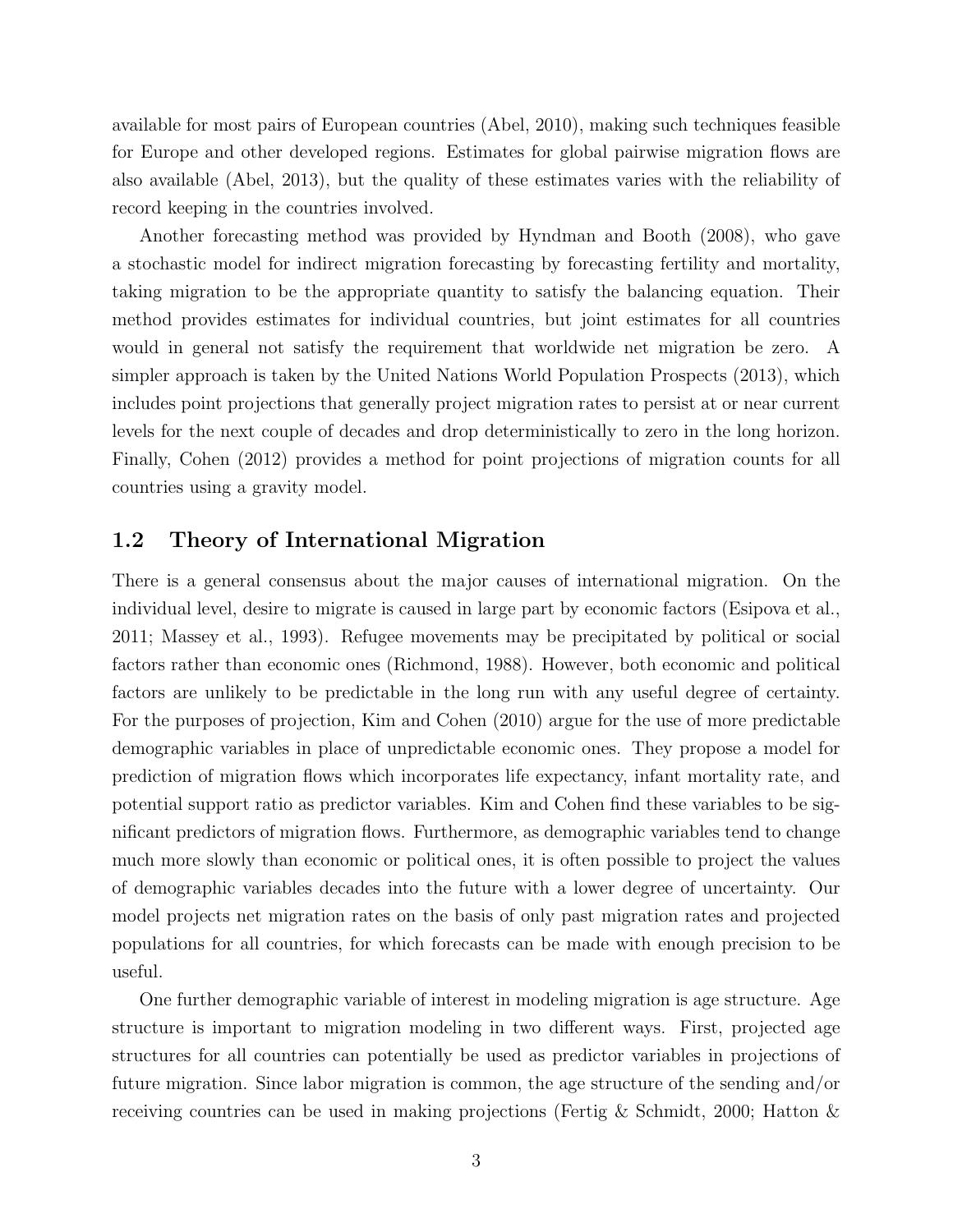Williamson, 2002, 2005). Kim and Cohen (2010), in a study of pairwise migration flows, found that a young age structure in the country of origin is associated with high migration flows, while a young age structure in the country of destination is associated with low flows.

Second, it may be of interest to project not only net migration rates, but also *age-specific* net migration rates. Rogers and Castro (1981) provided a parametric multiexponential model migration schedule which can be used in converting from projected net migration rates to age-specific rates. Their model incorporates a principal migration peak among young adults, who often migrate for reasons of economics, marriage, or education, as well as a secondary childhood peak for the children of those young adult migrants. They include a further option for waves of retirement and post-retirement migration which are common patterns of regional migration but less common internationally. Raymer and Rogers (2007) point out the complication that the age structure of a migrating population is dependent on direction of migration. For example, we would expect a labor migration and a subsequent return migration to have different age structures. This fact is unfortunately difficult to incorporate into a model like ours which works with net rates rather than gross pairwise flows.

For projection purposes, Bayesian modeling is well suited to modeling international migration. The difficulty in making accurate point projections emphasizes the need for an approach that produces estimates of uncertainty. As our data set includes only 12 time points per country, non-Bayesian inference could be difficult; the Bayesian approach alleviates this by allowing us to borrow strength across countries. Studies with limited geographical scope confirm this intuition. In a comparison of several methods for forecasting migration to Germany, Brücker and Siliverstovs (2006) found performance of a hierarchical Bayes estimator to be superior to that of a simpler OLS estimator. Good results have also come out of Bayesian forecasting efforts for fertility and mortality (Alkema et al., 2011; Lalic & Raftery, 2012; Raftery et al., 2012, 2013). In addition to forecasting, estimation of demographic variables also lends itself to Bayesian methodology (Abel, 2010; Congdon, 2010; Wheldon et al., 2013).

#### 1.3 Migration trends

The primary goal of our model is to produce point and interval projections. However, it is also desirable for our model to replicate current trends in the migration data. When looking at migration trends over roughly the last 60 years, we find an apparent contradiction. Consider the question of whether migration increased between 1950 and 2010. One sensible way to answer this question is to look at the number of individuals migrating within each five-year time period per thousand individuals of the world population. We will denote this quantity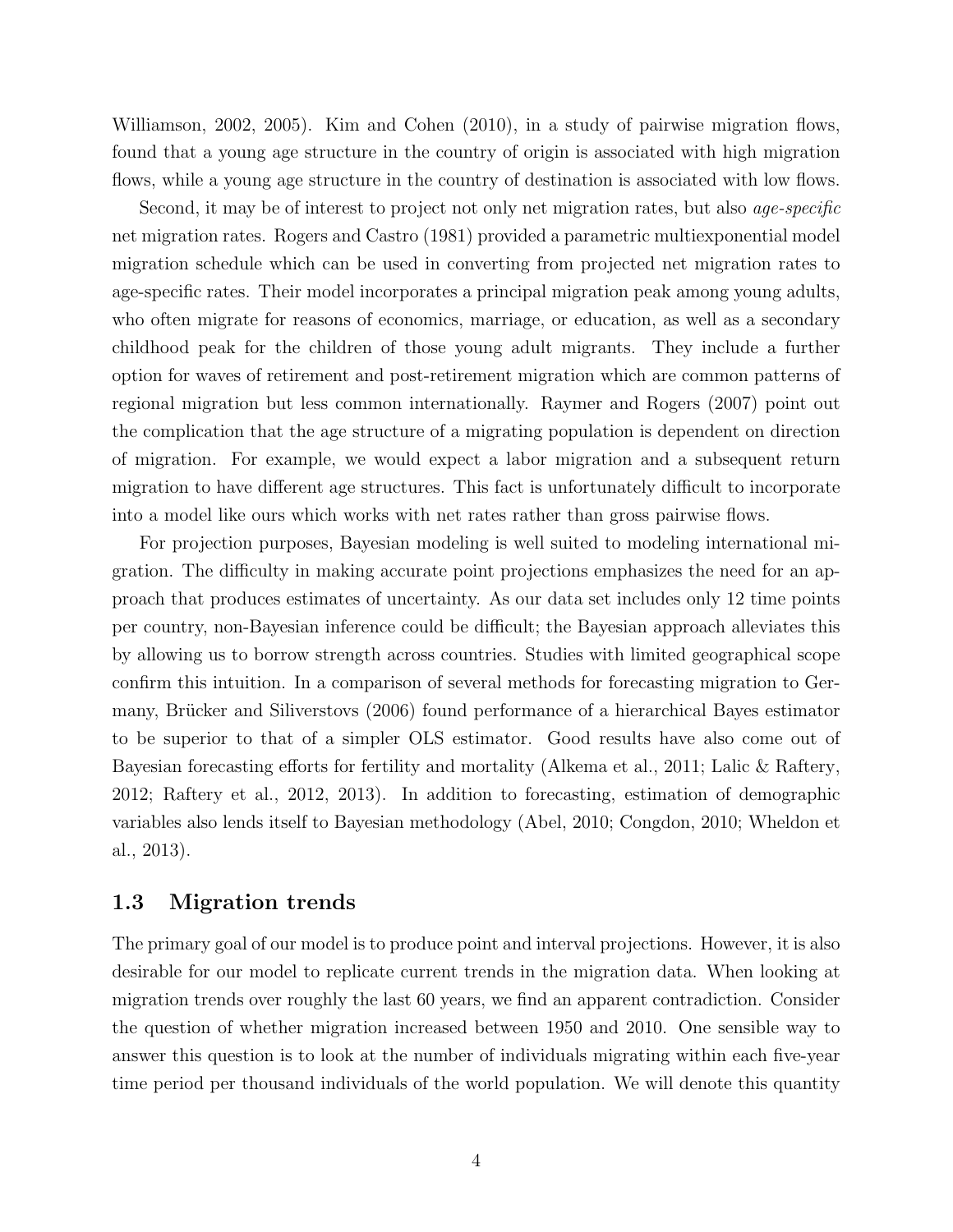

Figure 2: Global Trends in International Migration: Left: Time series of the estimated proportion of the world population migrating. Right: Average absolute migration rate, averaged across all countries at each time point. Both plots show number of migrants per thousand population. The red lines are ordinary least squares regression lines.

by  $prop(t)$ .<sup>1</sup> The left panel of Fig. 2 shows the trend in  $prop(t)$  over the period from 1950 to 2010. There is a clear upward trend, with  $74\%$  growth in  $prop(t)$  between the 1950 time period and the 2005 time period. This growth is significant. A t-test shows strong evidence of non-zero slope ( $p = 0.00087$ ,  $R^2 = 0.69$ ).

On the other hand, we might answer the question of whether migration is increasing over time at the country level rather than the global level. We can do so by computing the mean absolute migration rate,  $mamr(t)$ , averaged across all countries. The right panel of Fig. 2 shows this trend over the period from 1950 to 2010. Whereas there was clear growth in  $prop(t)$  over this time period,  $mamr(t)$  shows a much smaller amount of growth, with only 13% growth between the 1950 time period and the 2005 time period. A t-test does not show evidence of non-zero slope ( $p = 0.74$ ,  $R^2 = 0.00005$ ).

Thus, there is an apparent contradiction: How is it possible that more people are migrating than in the past but countries' migration rates are not increasing on average? In Section 3.2 we resolve this paradox.

A second feature of the historical migration data to consider is the frequency with which countries switch between being net senders and net receivers of migrant. Such switches have

<sup>&</sup>lt;sup>1</sup>To calculate this quantity, we used data that take the form of net numbers of migrants per country rather than gross counts. We made the approximation that most countries are either purely senders or purely receivers, so that gross numbers can be approximated by net numbers. For our purposes, what is important is that this approximation not become much better or worse over time.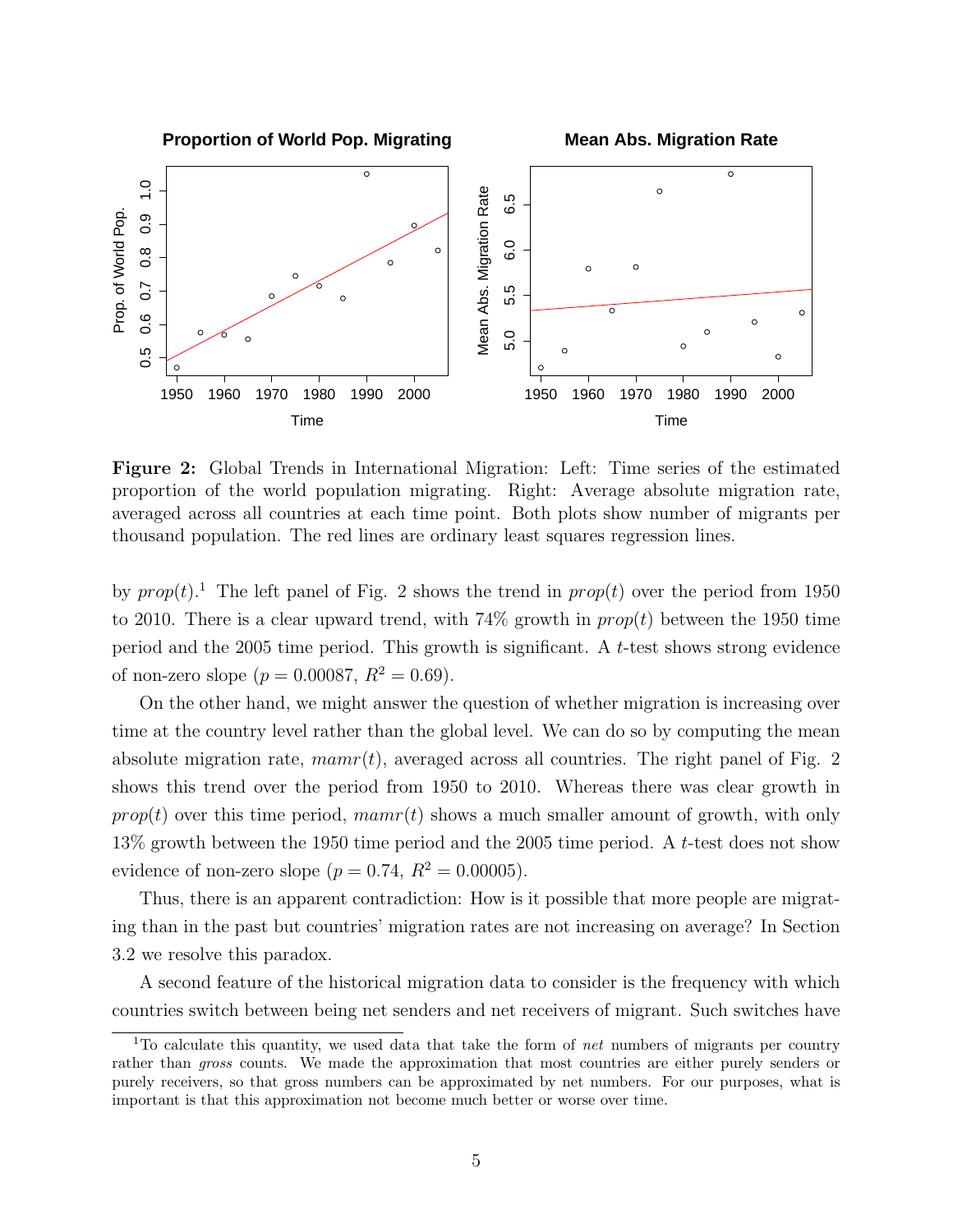been relatively common over the past 50 years. In fact, in the 2005-2010 time period, 46% of countries had different migration parity than they had in 1955-1960 (i.e., they switched either from net senders to net receivers or vice versa.) In contrast, the current United Nations methodology (United Nations Population Division, 2013) projects no crossovers between now and 2100. Our model projects crossover behavior that is more in line with historical trends. Further analysis of projected parity changes is given in Section 3.3.1.

## 2 Methods

#### 2.1 Data

We use data from the 2010 revision of the United Nations Population Division's biennial World Population Prospects (WPP) report (United Nations Population Division, 2011). WPP reports contain estimates of countries' past age- and sex-specific fertility, mortality and net international migration rates, as well as projections of future rates.

The quantity we are interested in forecasting is  $r_{c,t}$ , the net annual migration rate for country c in time period t, reported in units of migrants per thousand individuals in the WPP data. For calculations, we sometimes convert rates  $r_{c,t}$  to corresponding counts  $y_{c,t}$ . Our method also requires knowledge of the average population of countries,  $n_{c,t}$ , indexed by country and time, and projections of  $n_{c,t}$  into the future for all countries.

### 2.2 Probabilistic Projection Method

Our technique is to fit a Bayesian hierarchical first-order autoregressive, or AR(1), model to net migration rate data for all countries. We model the migration rate,  $r_{c,t}$ , in country c and time period  $t$  as

$$
(r_{c,t} - \mu_c) = \phi_c (r_{c,t-1} - \mu_c) + \varepsilon_{c,t},
$$

where  $\varepsilon_{c,t}$  is a normally-distributed random deviation with mean zero and variance  $\sigma_c^2$ . We put normal priors on each country's theoretical equilibrium migration rate  $\mu_c$ , and a uniform prior on the autoregressive parameter  $\phi_c$ . Under this model, simulation of trajectories requires us to estimate or specify values of  $\mu_c, \phi_c$ , and  $\sigma_c^2$  for all countries, so the complete parameter vector is given by  $\boldsymbol{\theta} = (\mu_1, \dots, \mu_C, \phi_1, \dots, \phi_C, \sigma_1^2, \dots, \sigma_C^2)$ , where C is the number of countries.

The full specification of the model, including prior distributions, is as follows:

Level 1 
$$
\begin{cases} (r_{c,t} - \mu_c) = \phi_c (r_{c,t-1} - \mu_c) + \varepsilon_{c,t} \\ \varepsilon_{c,t} \stackrel{\text{ind}}{\sim} N(0, \sigma_c^2) \end{cases}
$$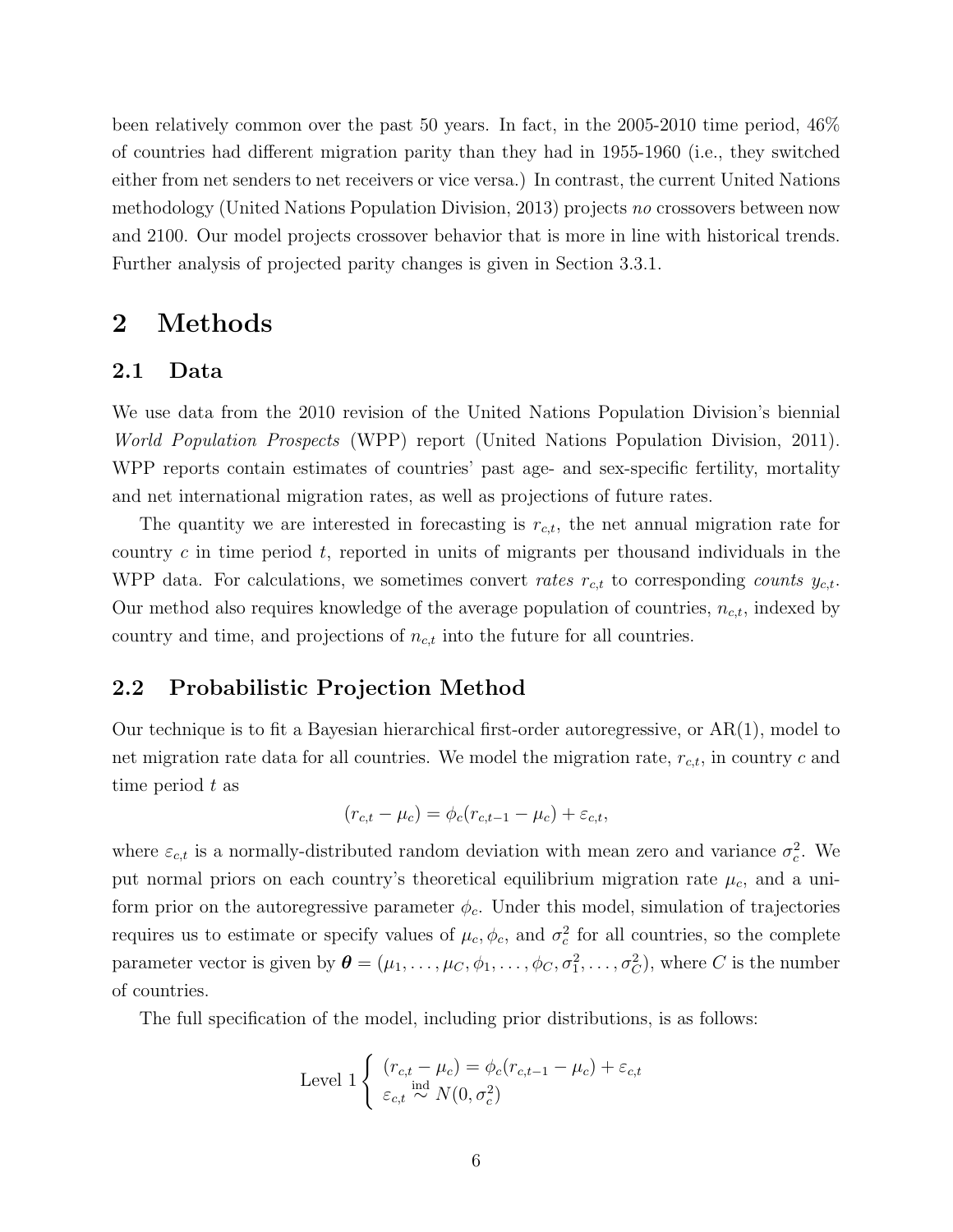Level 2 
$$
\begin{cases} \phi_c \stackrel{\text{iid}}{\sim} U(0,1) \\ \mu_c \stackrel{\text{iid}}{\sim} N(\lambda, \tau^2) \\ \sigma_c^2 \stackrel{\text{iid}}{\sim} IG(a, b) \end{cases}
$$
  
Level 3 
$$
\begin{cases} a \sim U(1, 10) \\ b|a \sim U(0, 100(a-1)) \\ \lambda \sim U(-100, 100) \\ \tau \sim U(0, 100), \end{cases}
$$

where  $X \sim N(\mu, \sigma^2)$  indicates that the random variable X has a normal distribution with mean  $\mu$  and variance  $\sigma^2$  (and hence standard deviation  $\sigma$ ),  $U(c, d)$  denotes a uniform distribution between the limits c and d, and  $IG(a, b)$  denotes an inverse gamma distribution with probability density function (as a function of x) proportional to  $x^{-a-1}e^{-b/x}$ .

We obtain draws from the posterior distributions of all parameters using Markov Chain Monte Carlo methods. In our implementation, we use the Just Another Gibbs Sampler (JAGS) software package for Markov chain Monte Carlo simulations (Plummer, 2003).

Having obtained a sample  $(\theta_1, \ldots, \theta_N)$  of draws from the joint distribution of the parameters, we use these draws to obtain a sample from the joint posterior predictive distribution. For each sampled point  $\theta_k$  from the joint posterior distribution of the parameters, we first simulate a set of joint trajectories  $\tilde{r}_{c,t}^{(k)}$  for net migration rates at time points until 2100, where  $k$  indexes the trajectory. However, this procedure generally produces trajectories which are impossible in that they give nonzero global net migration counts. We therefore create corrected net migration rate trajectories  $\tilde{r}_{c,t}^{*(k)}$ , using the following method:

- 1. On the basis of the parameter vector  $\theta_k$ , project net migration rates for all countries a single time point into the future. Denoting the next time period in the future by  $t'$ , this allows us to obtain a collection of (uncorrected) projected values  $\tilde{r}_{c,t'}^{(k)}$  for all countries c.
- 2. Convert net migration rate projections  $\tilde{r}_{c,t'}^{(k)}$  to net migration count projections  $\tilde{y}_{c,t'}^{(k)}$ . This is done by multiplying by a projection of each country's population,  $\tilde{n}_{c,t'}$ . We obtain these projections from WPP 2010 (United Nations Population Division, 2011).
- 3. Further break down migration counts by age a and sex s to obtain estimates of net male and female migration counts for all countries and age groups,  $\tilde{y}_{c,t'}^{(k)}$  ${}_{c,t',a,s}^{(\kappa)}$ . This is done by applying projected model migration schedules to all countries. We take each country's age- and sex-specific migration schedule to be the same as the distribution of migration by age and sex in the most recent time point for which detailed data were available for that country.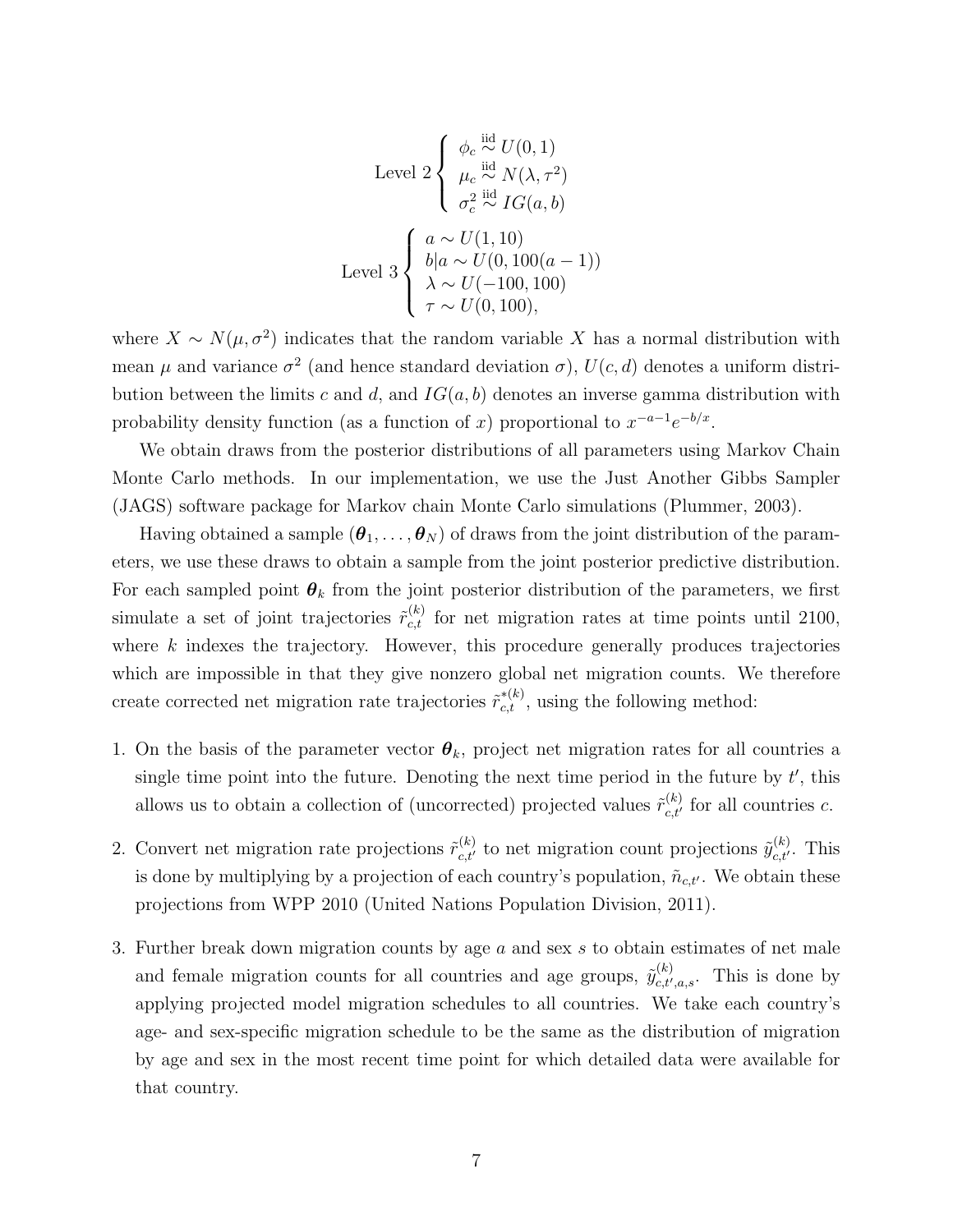4. For each simulated trajectory, within each age and sex category, apply a correction to ensure zero worldwide net migration. The correction we apply redistributes any overflow migrants to all countries, in proportion to their projected populations. Specifically, take the corrected migration count projection  $\tilde{y}_{c,t',k}^{*(k)}$  $_{c,t^{\prime},a,s}^{*(\kappa)}$  to be

$$
\tilde{y}_{c,t',a,s}^{*(k)} = \tilde{y}_{c,t',a,s}^{(k)} - \frac{\tilde{n}_{c,t'}}{\sum_{j=1}^{C}\tilde{n}_{j,t'}} \sum_{j=1}^{C}\tilde{y}_{j,t',a,s}^{(k)}.
$$

- 5. Convert the corrected age- and sex-specific net migration counts  $\tilde{y}_{c}^{*(k)}$  ${}_{c,t',a,s}^{*(\kappa)}$  back to corrected net migration rates  $\tilde{r}_{c,t'}^{*(k)}$  by disaggregating and converting counts to rates.
- 6. Continue projecting trajectories one time step at a time into the future by repeating steps 1-5.

Note that, although the uncorrected net migration rates  $\tilde{r}_{c,t'}$  come from the desired marginal posterior predictive distributions, the correction in step 4 changes those distributions by projecting them onto a lower dimensional space. Sensitivity analysis suggests that the correction introduces only minor changes between the marginal distributions with and without the correction.

# 3 Results

### 3.1 Evaluation

We do not know of any other model that produces *probabilistic* projections of all countries migration rates. However, we can take our model's median projections to be point projections and compare them with models that produce point projections only. First, as a baseline for comparison, we evaluate them against the simple persistence model which projects migration rates to continue at the most recently observed levels indefinitely into the future. In the short to medium horizon, the persistence model is similar to the expert knowledge-based projections in the WPP (United Nations Population Division, 2011).

Second, we compare against point projections produced separately for all countries using the gravity model based method of Cohen (2012). The gravity model produces projected migration counts, but we convert these to rates for comparability with our method. For each country c, the gravity model makes projections as follows: Let  $L(t)$  be the population of country c at time t, and let  $M(t)$  be the population of the rest of the world at time t. Then expected in-migration to country c is given by  $a \times L(t)^\alpha M(t)^\beta$ , where a is a country-specific proportionality constant. The exponents  $\alpha$  and  $\beta$  are constant across countries, with values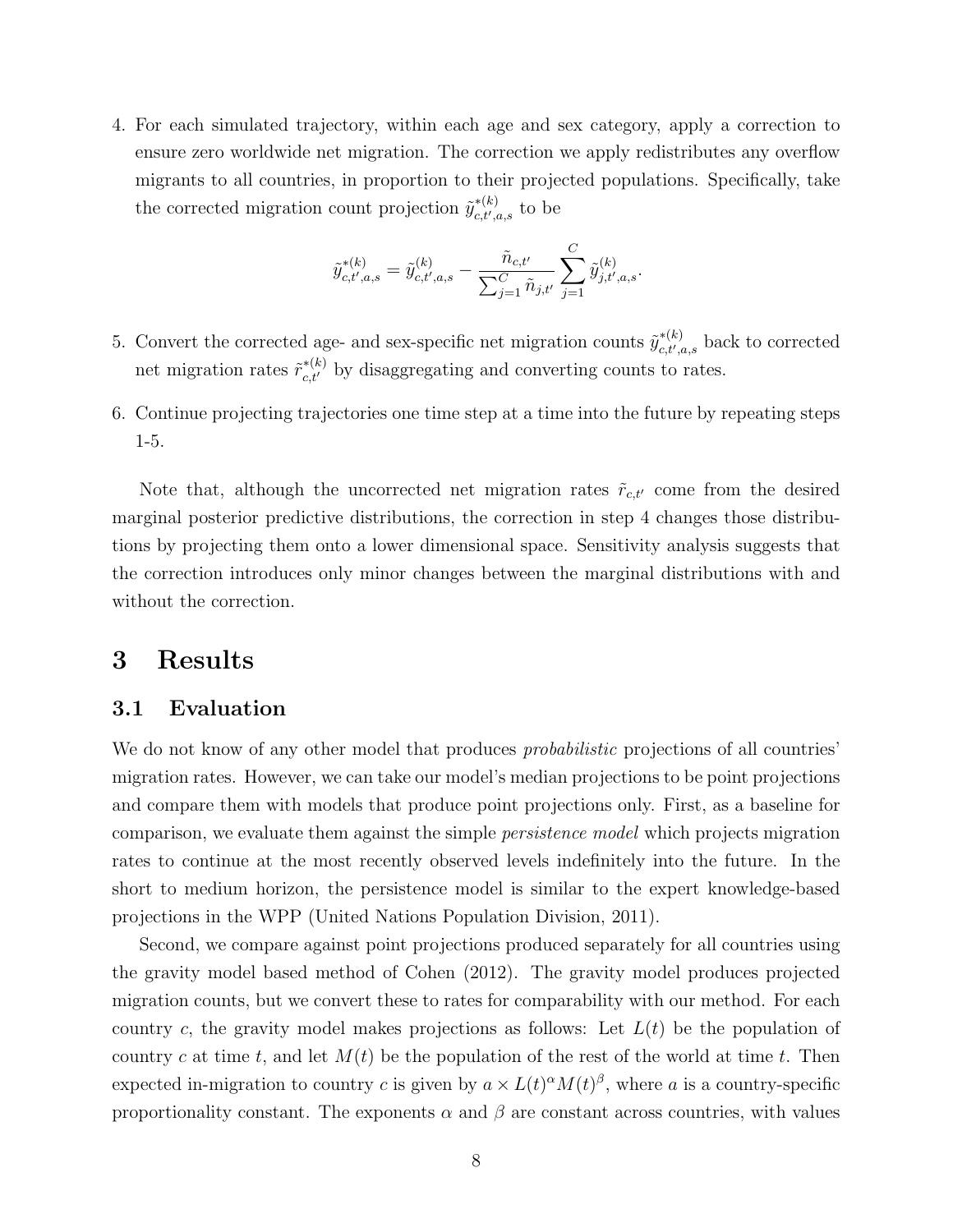estimated by Kim and Cohen  $(2010)$ . Similary, expected out-migration from country c has the form  $b \times L(t)^\gamma M(t)^\delta$ , where b is to be estimated and  $\gamma$  and  $\delta$  come from Kim and Cohen  $(2010)$ . The constants of proportionality a and b for each country are chosen to minimize the sum of squared deviations between estimates of net migration produced by the gravity model and true historical values of net migration from the WPP 2010 revision (United Nations Population Division, 2011). Having estimated a and b for a particular country, net migration projections are then given by  $a \times L(t)^\alpha M(t)^\beta - b \times L(t)^\gamma M(t)^\delta$ , where  $L(t)$  and  $M(t)$  are now projected populations. Implementation details are given in the appendix.

Our historical data consist of a series of migration rates  $r_{c,t}$  for 197 countries at 12 time points in five-year time intervals, spanning the period from 1950 to 2010. We performed an out-of-sample evaluation by holding out the data from the  $m$  most recent time points for all countries and producing posterior predictive distributions on the basis of the remaining  $(12 - m)$  time points. As point forecasts we used the median of the posterior predictive distribution. We report out-of-sample mean absolute error as a measure of the quality of point forecasts, and interval coverage as a measure of quality of our interval predictions.

Table 1 contains these evaluation metrics for our Bayesian hierarchical model and the mean absolute errors for the persistence and gravity models. Across the board, our point projections outperformed both the persistence model and the gravity model, and our interval projections achieved reasonably good calibration.

|                    | <b>Table 1:</b> Predictive Performance of Different Methods: Mean absolute errors (MAE) and  |  |  |  |  |
|--------------------|----------------------------------------------------------------------------------------------|--|--|--|--|
|                    | prediction interval coverage for our Bayesian hierarchical model, the gravity model, and the |  |  |  |  |
| persistence model. |                                                                                              |  |  |  |  |

| Validation time period | Model       | <b>MAE</b> | 80\% Cov. | 95% Cov. |  |
|------------------------|-------------|------------|-----------|----------|--|
|                        | Bayesian    | 3.24       | 91.4%     | 96.4%    |  |
| 5 years                | Gravity     | 4.70       |           |          |  |
|                        | Persistence | 3.57       |           |          |  |
|                        | Bayesian    | 4.76       | 84.9%     | 93.4%    |  |
| 15 years               | Gravity     | 6.57       |           |          |  |
|                        | Persistence | 6.74       |           |          |  |
|                        | Bayesian    | 5.12       | 77.2%     | 89.3%    |  |
| 30 years               | Gravity     | 12.32      |           |          |  |
|                        | Persistence | 7.17       |           |          |  |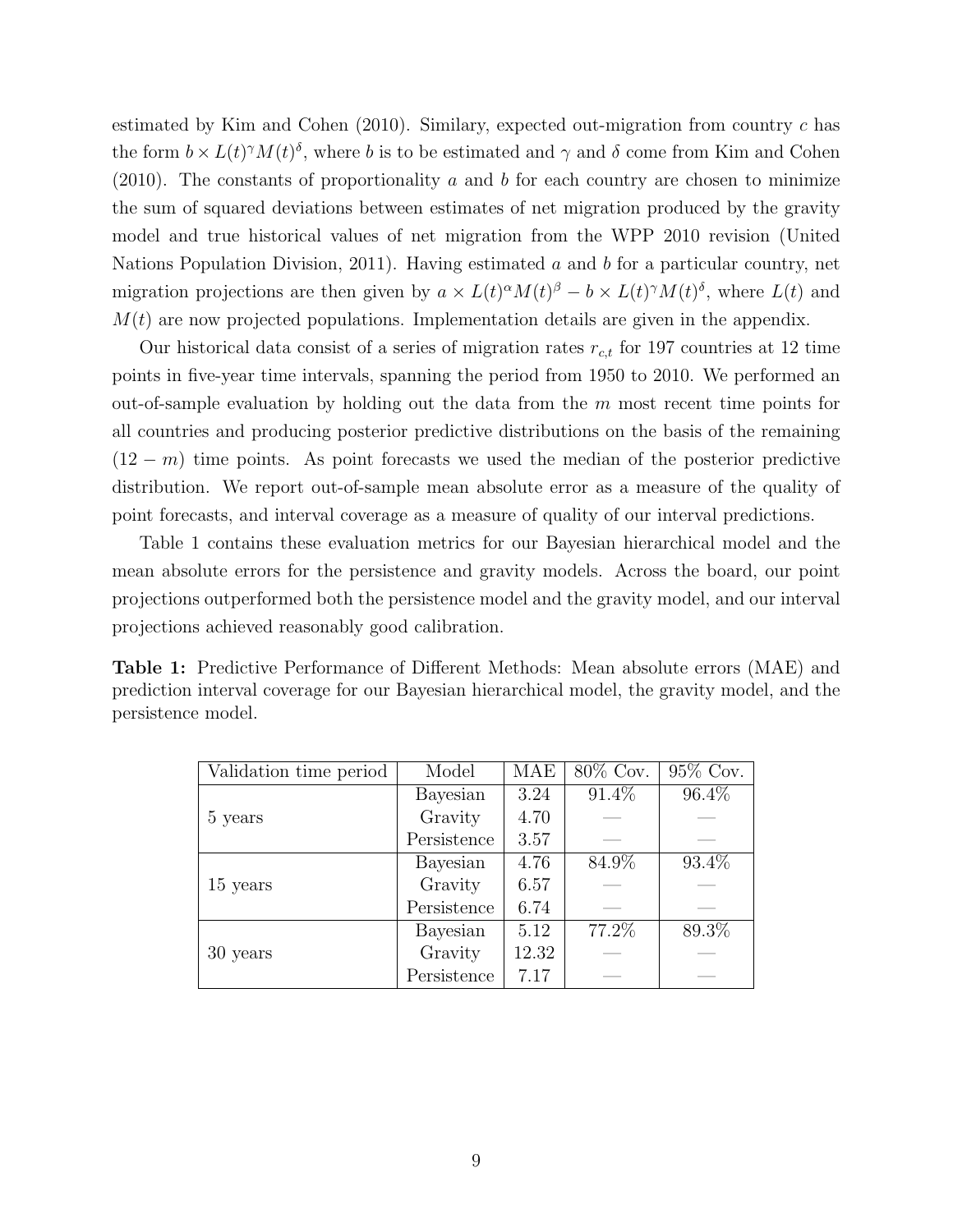### 3.2 Paradox Resolution

In this section, we resolve the apparent paradox that migration rates have been roughly constant when averaged across countries despite growing numbers of global migrants over time. We first provide an algebraic explanation for how the proportion of the world population migrating,  $prop(t)$ , can grow over time while the mean absolute migration rate,  $mamr(t)$ , stays roughly constant. We then check that this algebraic explanation is consistent with the observed data.

We are interested in the change in two numbers over time: the mean absolute migration rate,

$$
mamr(t) = \frac{\sum_{c=1}^{C} |r_{c,t}|}{C},
$$

and the proportion of the world's population migrating, defined here as

$$
prop(t) \approx \frac{1}{2} \frac{\sum_{c=1}^{C} |y_{c,t}|}{\sum_{j=1}^{C} n_{j,t}} = \frac{1}{2} \sum_{c=1}^{C} |r_{c,t}| \frac{n_{c,t}}{\sum_{j=1}^{C} n_{j,t}} = \frac{1}{2} \sum_{c=1}^{C} |r_{c,t}| \psi_{c,t},
$$

where  $\psi_{c,t} = \frac{n_{c,t}}{\sum_{j=1}^{C} n_{j,t}}$  is the proportion of the world population residing in country c in time period t. (The factor of  $1/2$  is so that migrants are not double-counted as both immigrants and emigrants.) Thus,  $mamr(t)$  and  $prop(t)$  are both weighted averages of absolute migration rates. The former uses uniform weights across all countries and the latter weights countries proportionally to their size.

The question of interest is how  $prop(t)$  can experience steady growth and increase by 74% between 1950 and 2010 while  $marr(t)$  oscillates and grows by only 13%. From a purely algebraic perspective, there is no inherent contradiction in these two different weighted averages growing at different rates, so long as some combination of the following two things is true: (1) the weights  $\psi_{c,t}$  are changing over time in such a way that growth in  $\psi_{c,t}$  happens disproportionately among countries with high values of  $|r_{c,t}|$ , and (2) growth in absolute migration rate is somehow related to country size.

In fact the population-based weights  $\psi_{c,t}$  do not change much over the period we are investigating. Countries which were large half a century ago are generally still large today. In fact, the growth in  $prop(t)$  is mostly driven by growth in  $|r_{c,t}|$  for the most heavily weighted (i.e. most populous) countries. Over the time period from 1950 to 2010, we see nearly acrossthe-board increases in absolute migration rates among the very highly populated countries. Figure 3 shows this growth among the largest countries. Orange bars show absolute migration rates for the 25 largest countries in 2005-2010, ordered from largest to smallest population. Blue bars show absolute migration rates from 1950-1955.

Of the 25 countries with the largest populations in 2005-2010, 23 had higher absolute migration rates in 2005-2010 than they did in 1950-1955. This collection of countries covers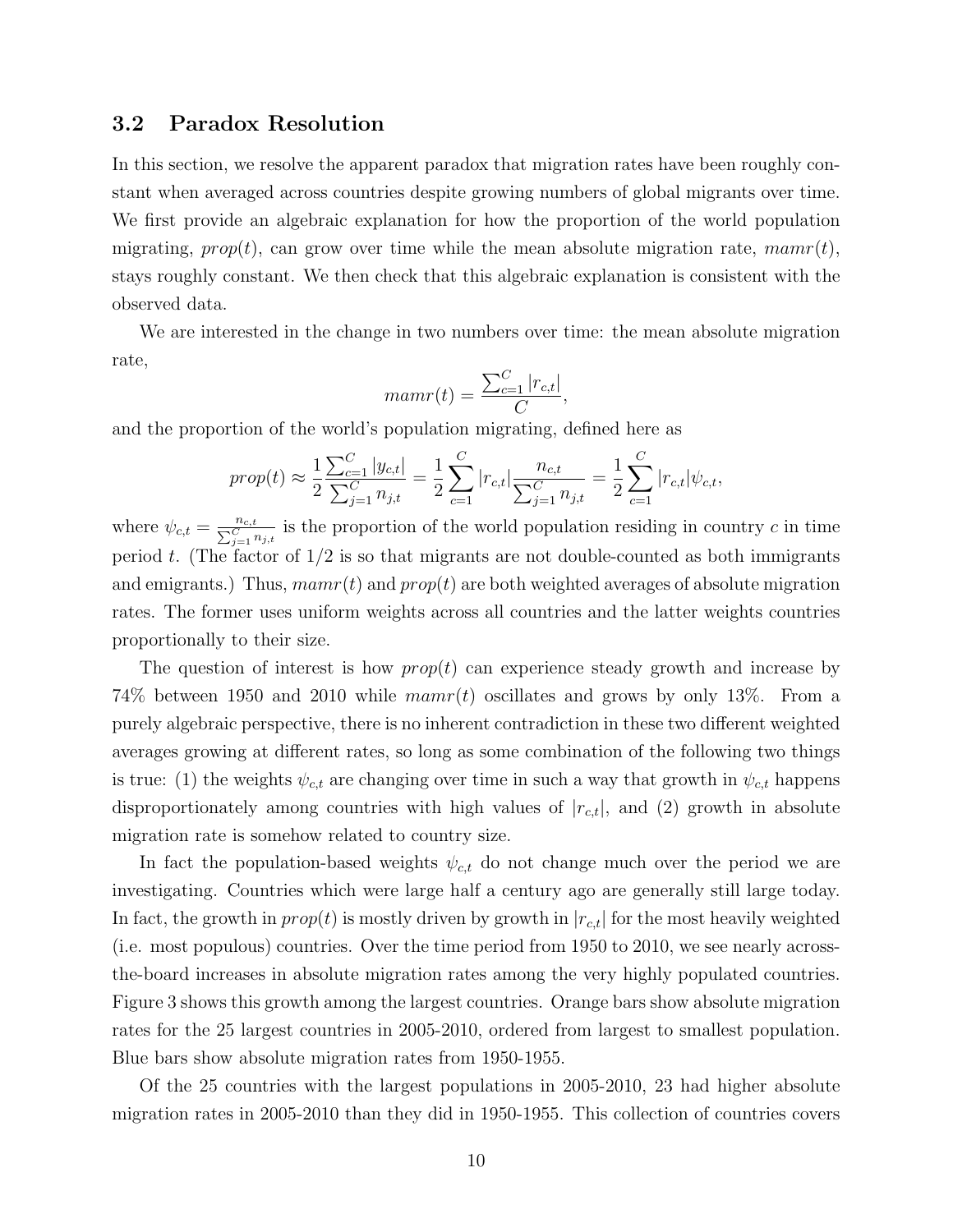

**Abs. Migration Rates Among Largest Countries**

Figure 3: Absolute annual migration rates per thousand individuals in the 25 most populous countries. Labels on the x-axis are three-letter ISO country codes.

a majority of the world population—76% of the world population in 1950-1955 and 75% in 2005-2010. The mean absolute migration rate among the 25 largest countries was extraordinarily low in 1950-1955—only 0.42 per thousand, compared to a global average of 4.71 per thousand. By 2005-2010, the mean absolute migration rate among the 25 largest countries had grown to 1.74 per thousand against a global average of 5.31 per thousand. Notably, the mean absolute migration rate among large countries is still much lower than the worldwide average. Nevertheless, this small growth in absolute migration rates for the 25 largest countries provides the majority of the increase in  $prop(t)$ .

The model we presented in Section 2 produces projections that are consistent with the observed trends in  $prop(t)$  and  $mam(t)$ , despite containing no assumptions about or parameters directly tied to either  $prop(t)$  or  $mamr(t)$ . Projections are shown in Fig. 4. We forecast that  $prop(t)$  will continue to grow, leveling off in the long horizon and that  $mamr(t)$ will remain roughly constant.

One way to interpret this projection is as a continued trend towards globalization. A defining feature of globalization is an increase in transnationalism in general which manifests itself by increases in cross-border flows of various kinds (Castles & Miller, 2003). The continued growth of proportion of the world population migrating is therefore consistent with an increase in globalization. One result of globalization's characteristic transnational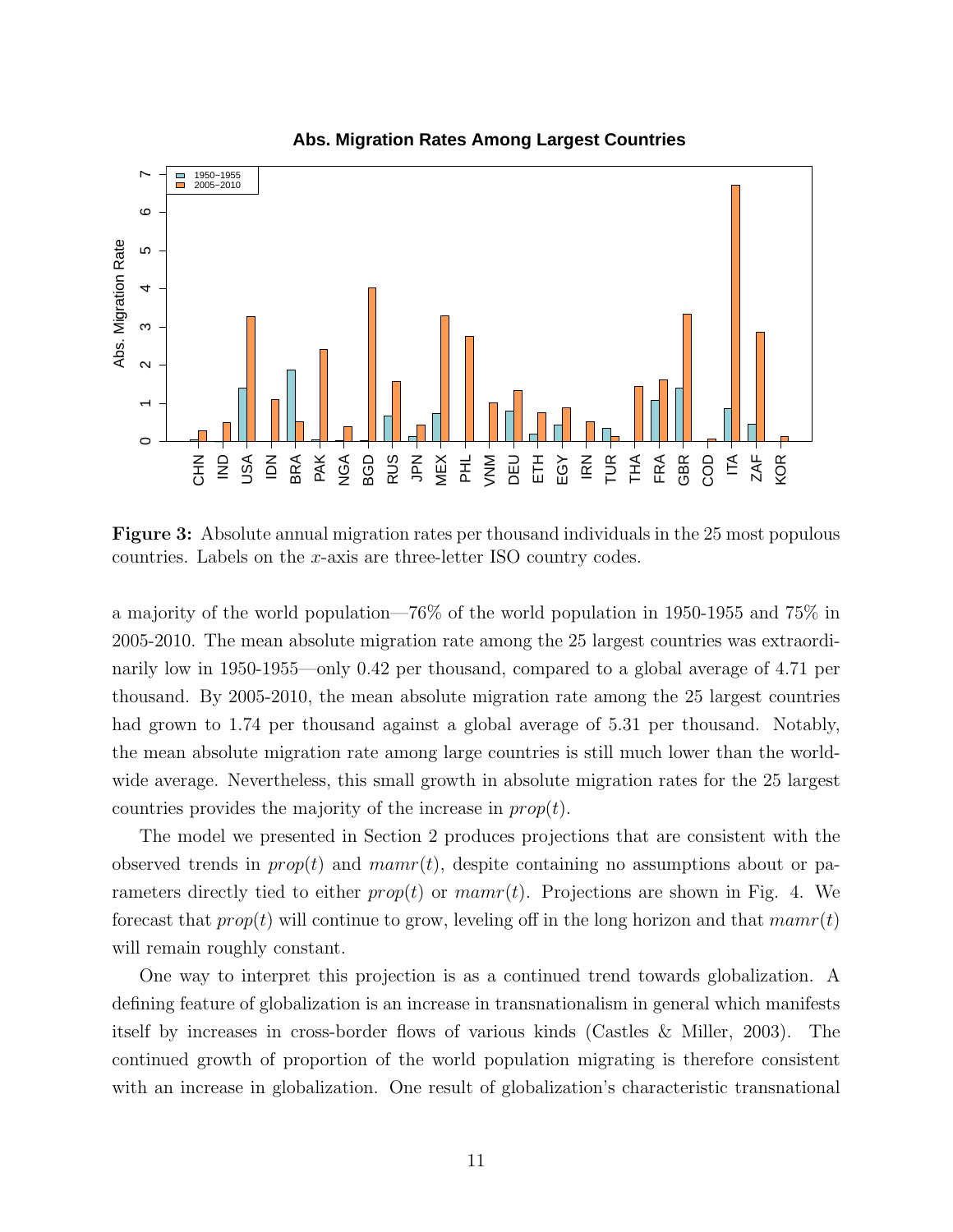

Figure 4: In black, observed historical data on mean annual proportion of the world population migrating (left; per thousand) and mean absolute annual migration rate (right; per thousand) for five-year time periods from 1950 to 2010. In red, median estimates and 80% and 95% prediction intervals from our model for time periods out to 2100.

flows is an increase in homogeneity across nations (Robertson, 1992). In this sense, too, our projections are consistent with an increase in globalization. Our model is projecting that net international migration rates among high-population countries will continue to converge towards those of the rest of the world.

### 3.3 Case Studies

#### 3.3.1 Denmark

Denmark experienced net emigration through the 1950s, but has consistently received net immigration since the 1960s. This pattern of changing from a net sender to a net receiver within the last 60 years is common to many of the European countries, including Norway, Finland, the UK, and Spain, among others. This serves as a reminder that the global migration to northern and western Europe which seems so firmly established now is a relatively recent phenomenon.

Our median predictions for Denmark have the country continuing to be a net receiver of migrants for as far out into the future as we care to project. However, we also see that the probability of Denmark switching over to a net sender increases over time. Based on the history of the 20th century, it seems realistic to include the possibility of changeovers in Denmark and other European countries in probabilistic migration projections. Correspondingly, projections that do not take account of this possibility seem unrealistic.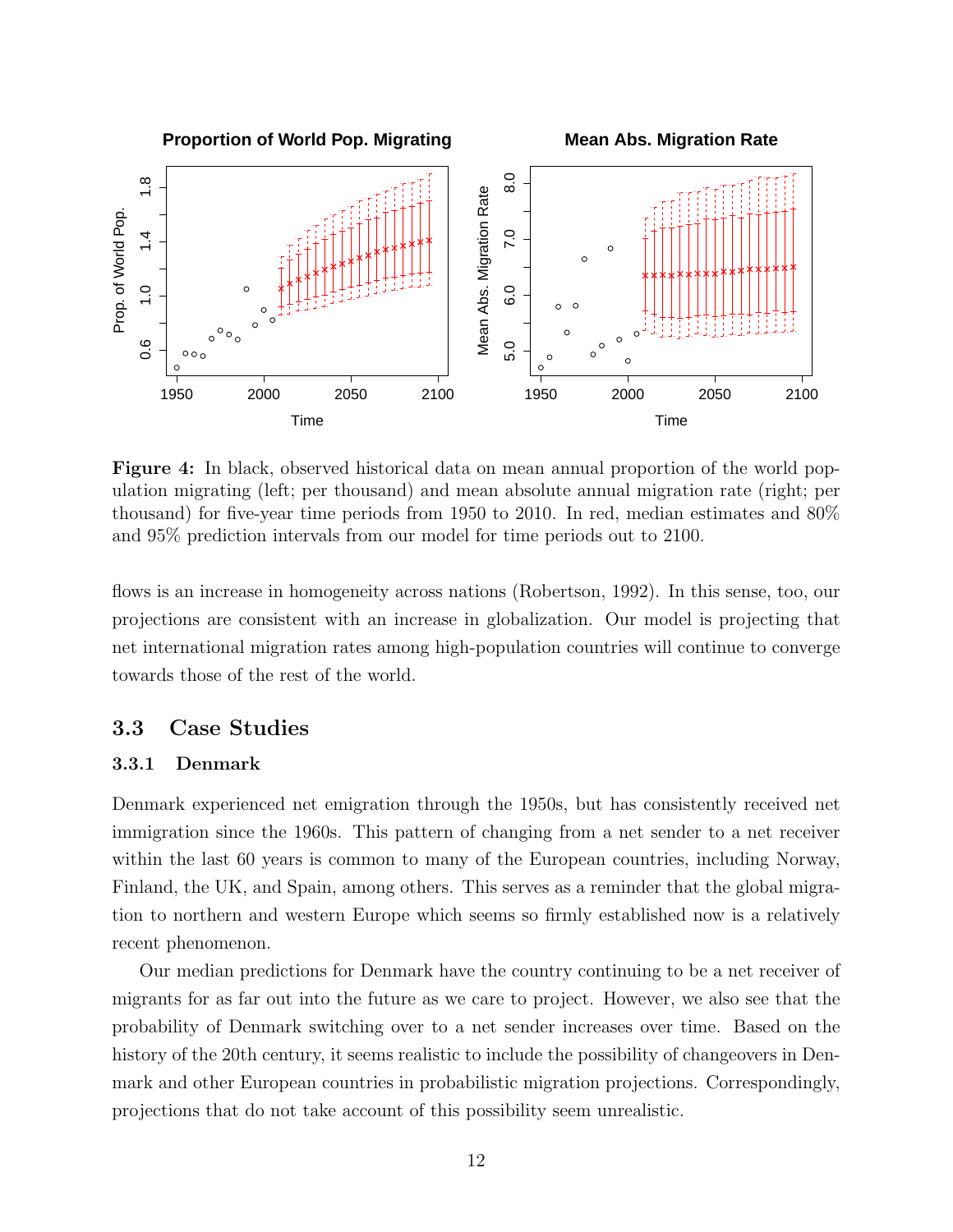

Figure 5: Probabilistic Projections of Net International Migration Rates: 80% and 95% prediction intervals for Denmark, with example trajectories included in gray.

The European countries are not alone in having oscillated between being net senders and net receivers of migrants. As mentioned in Section 1.3, 46% of countries had different migration parity in the 1955-1960 time period than they had in 2005-2010 (i.e., they switched either from net senders to net receivers or vice versa.) Our Bayesian hierarchical model projects 49% of countries will have different migration parity in 2055-2060 than they do now. This projection is in line with the number of historical parity changes. In contrast, the gravity model (Cohen, 2012) projects only 29% of countries to change parity by 2055-2060. The persistence model and the WPP migration projections (United Nations Population Division, 2013) both project no parity changes.

#### 3.3.2 Nicaragua

Migration rates in Nicaragua have increased steadily in magnitude over the last six decades. Nevertheless, although our model projects a small probability of continued growth in the magnitude of the net migration rate, it gives higher probability to scenarios in which migration rates move back towards zero. In general, our model favors trajectories in which net migration rates move towards zero rather than continuing current trends of growth in magnitude where such trends exist.

Statistically, this tendency for migration rates on average to reverse course and tend back towards zero arises from the hierarchical nature of the model. Specifically, all of the  $\mu_c$ values, which we can think of as the long-horizon median migration rates for each country, are assumed to come from a common  $N(\lambda, \tau^2)$  distribution. As a result, the hierarchical "sharing of strength" has a tendency to pull all the  $\mu_c$  values towards a common center,  $\lambda$ , which has a posterior distribution with a mode close to zero. It should be noted that while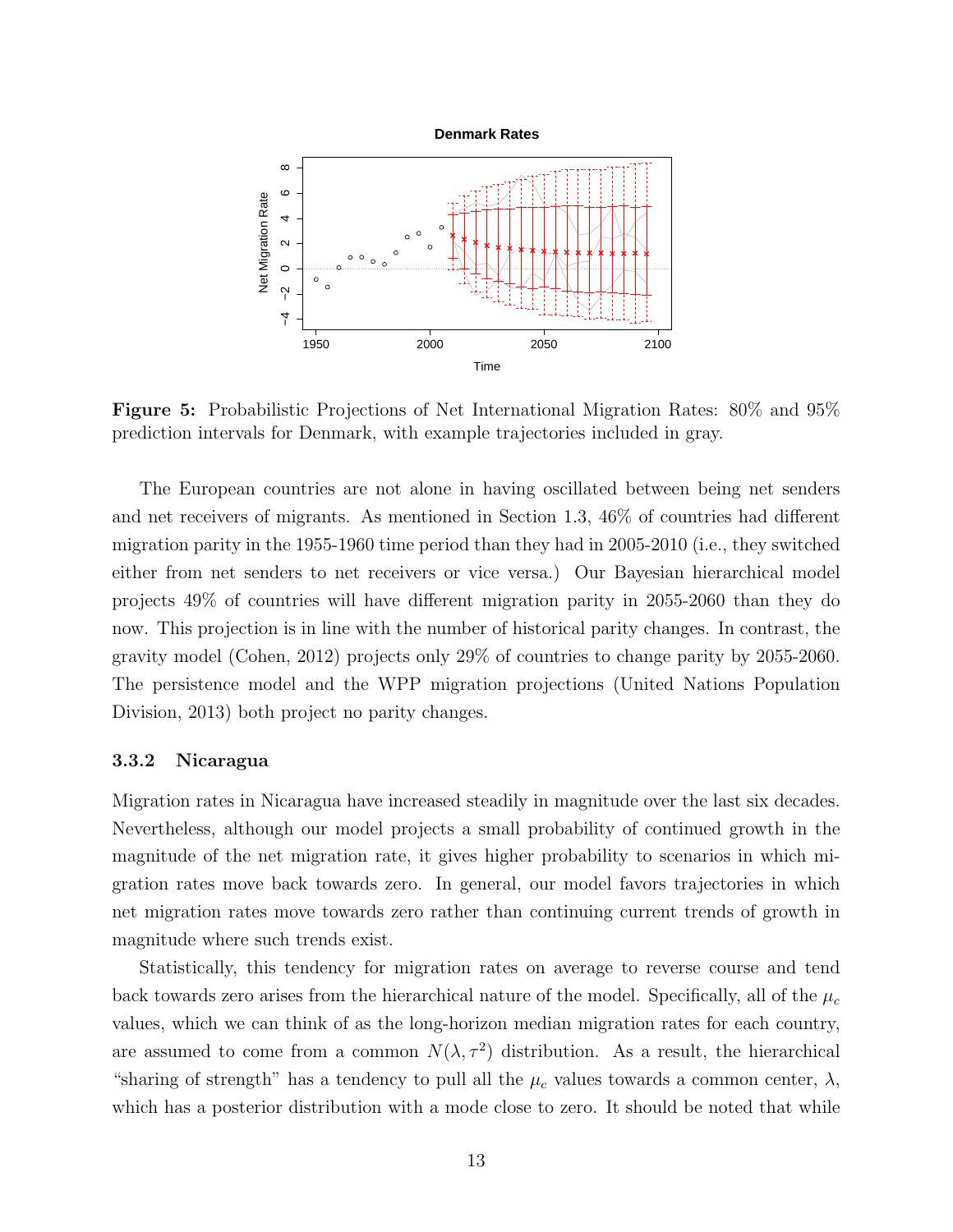

Figure 6: Probabilistic Projections of Net International Migration Rates: 80% and 95% prediction intervals for Nicaragua, with example trajectories included in gray.



Figure 7: Probabilistic Projections of Net International Migration Rates: 80% and 95% prediction intervals for India, with example trajectories included in gray.

our model's median projections tend to predict reversal in growth trends, the predictive probability distributions give substantial probability to continuation and growth of rates.

#### 3.3.3 India

Historically, India has had relatively small net migration rates, on the order of less than 1 per thousand. The 95% prediction intervals from our model are quite a bit wider than the range of India's historical data, expanding out to roughly  $\pm 3$  per thousand.

Statistically, the width of a country's prediction intervals from our model is primarily controlled by the error variance  $\sigma_c^2$ . (The autoregressive parameters,  $\phi_c$ , also influence the width of prediction intervals, but to a lesser extent.) The excess width of India's prediction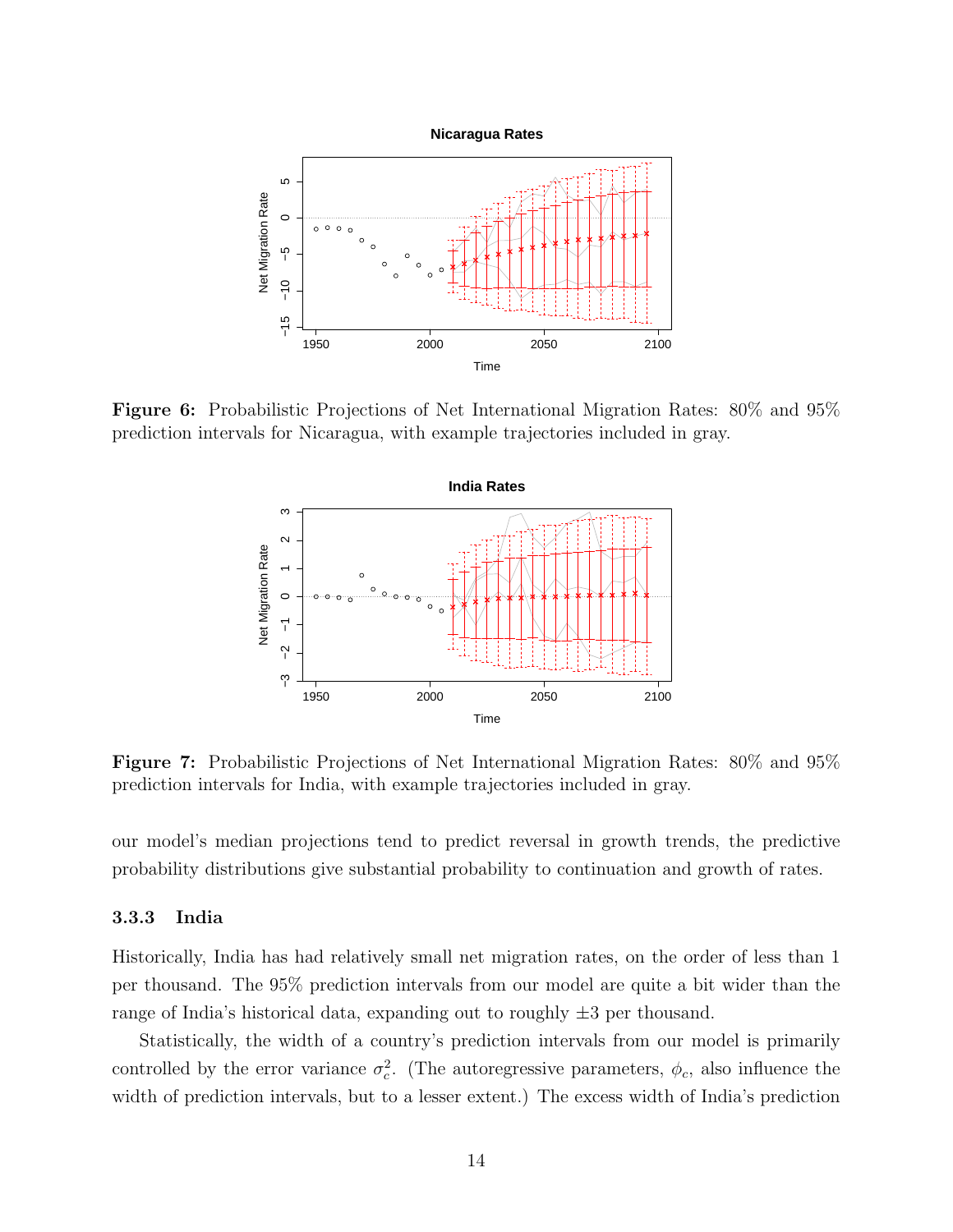

Figure 8: Probabilistic Projections of Net International Migration Rates: 80% and 95% prediction intervals for Rwanda, with example trajectories included in gray.

intervals above its range of observed migration history is statistically a result of the hierarchical "sharing of strength". Since most other countries have larger ranges of migration rates, India's posterior distribution on  $\sigma_c^2$  gets inflated somewhat to values more in line with the rest of the world. The same inflation of  $\sigma_c^2$  occurs in China, which also has experienced uncommonly small migration rates in the past.

Substantively, this seems realistic given the increasing globalisation we have documented. As the largest countries become more like other countries in terms of migration patterns, it seems reasonable to expect that the variability of their migration rates in the future would also increase to become more like the levels of other countries.

#### 3.3.4 Rwanda

In the early 1990s, Rwanda experienced high net out-migration, followed by high net inmigration in the late 1990s. These migration spikes were a result of emigration during the Rwandan genocide in 1994 and subsequent return migration. Outside of the 1990s, Rwanda had quite small and stable migration rates. This pattern of stability punctuated by large shocks poses a problem for probabilistic projections: Do we get better performance with wide prediction intervals which encompass the high migration rates during the shock, or narrow prediction intervals which reflect the decades of stability around it?

Our model opts for wide prediction intervals in cases like Rwanda. A model which puts a heavy-tailed t distribution on the  $\varepsilon_{c,t}$ 's rather than a normal distribution would produce narrower prediction intervals. However, we found that the normal model achieved better calibration. Section 4 contains a brief further discussion of a model with t-distributed errors.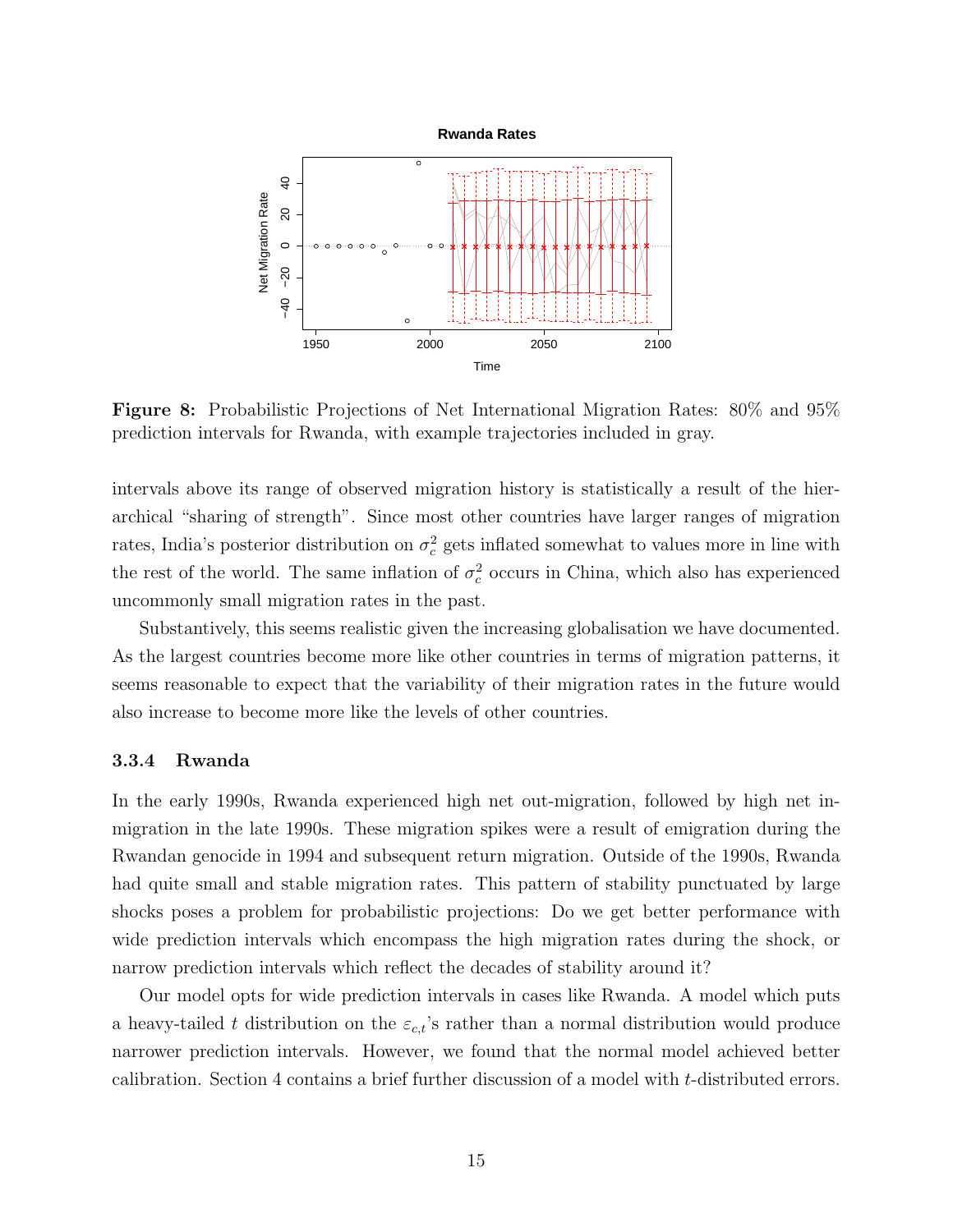#### 3.3.5 The least-developed countries

The United Nations publishes a list of the least-developed countries, with countries classified as least-developed based on assessments of their economic vulnerability, human capital, and gross national income (Committee for Development Policy and United Nations Department of Economic and Social Affairs, 2008). A total of 46 countries in our data fall into the least-developed category. We now consider briefly the projections that our model makes for these least-developed countries in comparison to all other countries.

In the 2005-2010 time period, only 26% of the least-developed countries were net receivers of migration, as compared to 43% of all other countries. The least-developed countries had an average net migration rate of -0.97 per thousand, compared with an average of 2.64 per thousand in all other countries. However, our model projects that this gap in migration between currently least-developed and all other countries will narrow over time. Key findings are summarized in Table 2. Over the coming decades, we project growth in net migration rates among the least developed countries and decline in net migration rate on average across all other countries.

Table 2: Mean projected change in migration rates (per thousand) among least-developed countries (LDC) versus all other countries (Other).

|         | LDC     | Other   |
|---------|---------|---------|
| By 2020 | $+0.02$ | $-1.49$ |
| By 2040 | $+0.29$ | $-2.12$ |
| By 2060 | $+0.34$ | $-2.29$ |

# 4 Discussion

We have presented a method for projecting net migration rates. Our method is novel in that it provides probabilistic projections for all countries. Furthermore, it satisfies the requirement that simulated trajectories have zero global net migration for each sex and age group.

Additionally, we observe a paradoxical trend in the evolution of global migration rates. Although there is more migration than in the past as a proportion of the world population, countries' absolute migration rates have not been increasing on average. We resolve this paradox by noting the tendency of large countries to have small migration rates. Our method successfully reproduces this pattern, which seems desirable for migration projection methods in general.

Our model includes the assumption that the random error terms  $\varepsilon_{c,t}$  are independent across countries and time. That assumption is mathematically convenient, but for many pairs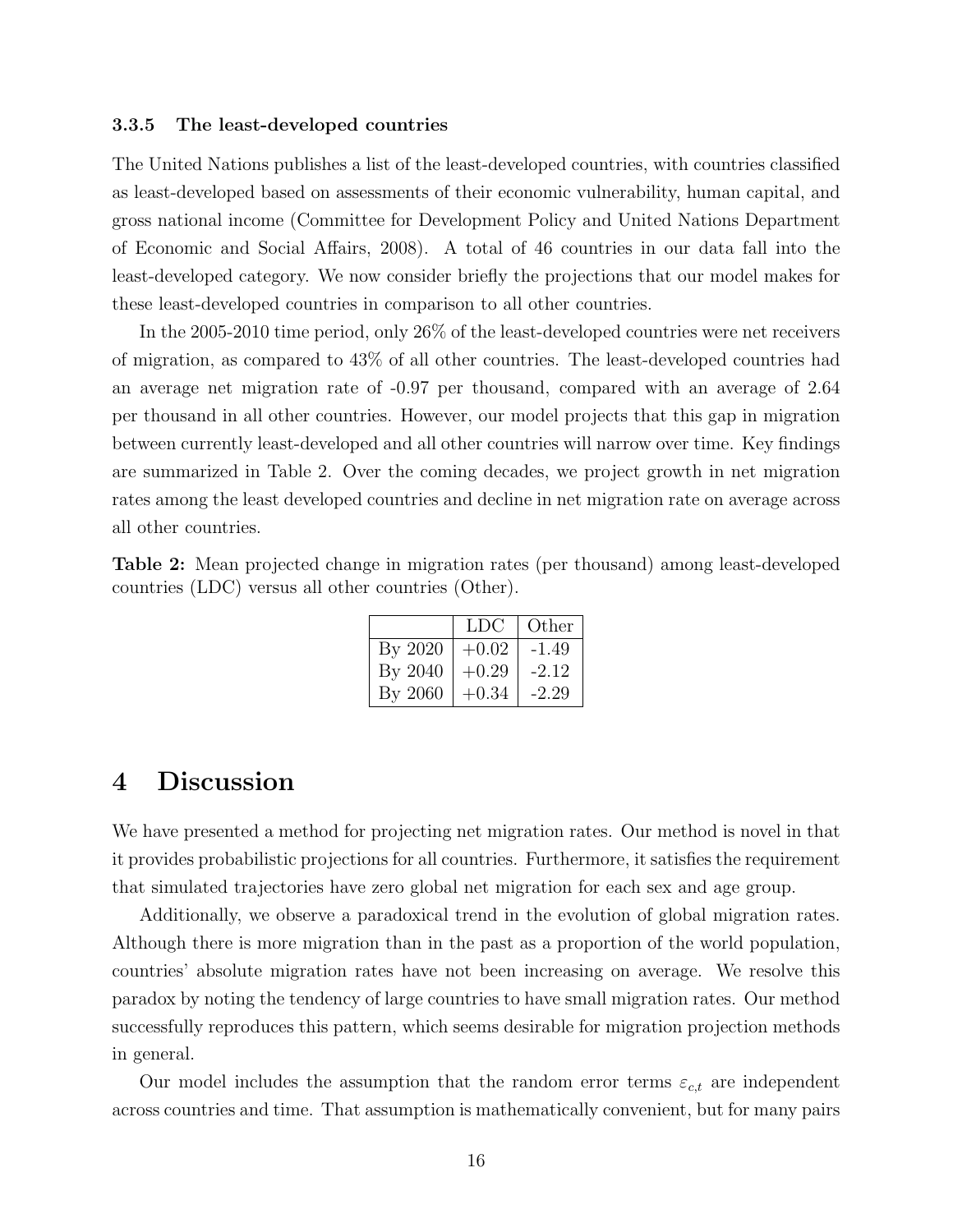of countries we expect to see non-zero correlations. For example, it is reasonable to expect that if Mexico undergoes particularly high net emigration during a quinquennium, then the United States will experience higher than usual net immigration during the same period. Thus we might expect to observe negative correlation between the random errors for Mexico and the United States. At the same time, it is not unreasonable to expect positive correlation between error terms in neighboring pairs of countries whose economic fortunes tend to move together. Such a pattern is observed, for example, among the Baltic states. We attempted to find an optimal non-trivial covariance structure by constructing a variance-covariance matrix as a linear combination of matrices whose off-diagonal elements are pairwise, time-invariant covariates. However, this method offered no significant improvement over the assumption of independent residuals.

Migration rate data characteristically have outliers. Wars and refugee movements, for example, produce migration rates which are on a much larger scale than are typical during times of stability. This suggests that a model with a long-tailed error distribution like a t distribution might be more appropriate than a model with normal errors. However, in practice we found that models with normally distributed errors tended to outperform models with t errors in out-of-sample predictive evaluation. Models with t errors often produce  $80\%$ and 95% prediction intervals that are so tight that they do not come close to covering the range of observed historical migration rates. Statistically, the root of the problem is that in models with  $t$  errors, large outliers often do not have a large effect on the inferred scale parameter. Although using  $t$  errors often results in models with a high likelihood of the observed data, high likelihood does not necessarily correspond to good calibration of prediction intervals or qualitatively realistic migration rates. In our judgment, there is more value in forecasting distributions with reasonable prediction intervals than distributions which are likely to assign high probability density to future observations, and so we have used the normal model thoughout.

Acknowledgements This work was supported by the Eunice Kennedy Shriver National Institute of Child Health and Development through grants nos. R01 HD054511 and R01 HD070936, and by a Science Foundation Ireland E. T. S. Walton visitor award, grant reference 11/W.1/I2079. The authors are grateful to Patrick Gerland and Joel Cohen for sharing data and helpful discussions.

## References

Abel, G. J. (2010). Estimation of international migration flow tables in Europe. *Journal of* the Royal Statistical Society: Series A (Statistics in Society), 173 , 797–825.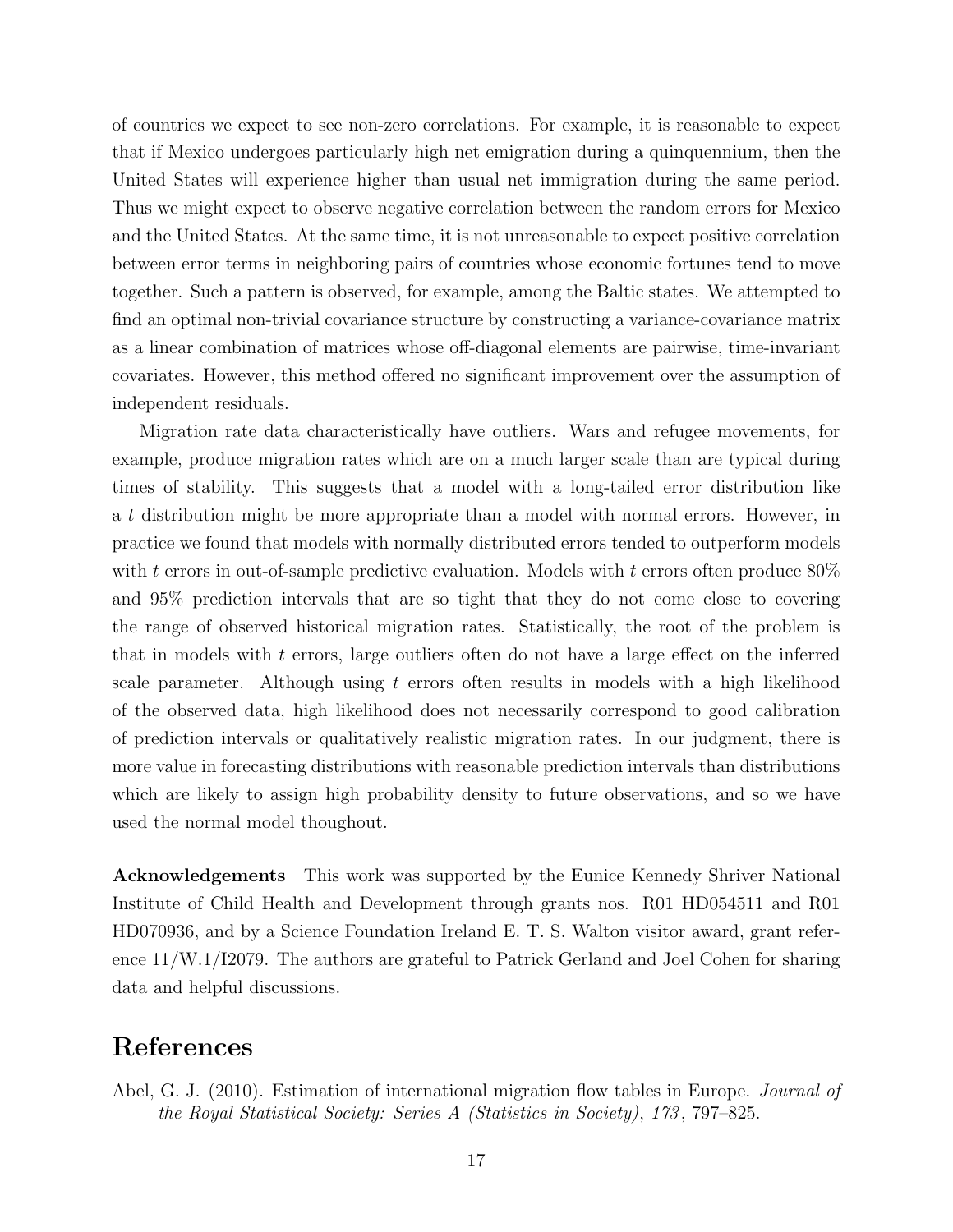- Abel, G. J. (2013). Estimating global migration flow tables using place of birth data. Demographic Research, 28 , 505–546.
- Alkema, L., Raftery, A. E., Gerland, P., Clark, S. J., Pelletier, F., Buettner, T., & Heilig, G. K. (2011). Probabilistic projections of the total fertility rate for all countries. Demography, 48, 815–839.
- Bijak, J., & Wiśniowski, A. (2010). Bayesian forecasting of immigration to selected European countries by using expert knowledge. Journal of the Royal Statistical Society: Series A (Statistics in Society), 173 , 775–796.
- Brücker, H.,  $\&$  Siliverstovs, B. (2006). On the estimation and forecasting of international migration: How relevant is heterogeneity across countries? *Empirical Economics*, 31, 735–754.
- Castles, S., & Miller, M. J. (2003). The age of migration: International population movements in the modern world. London: Macmillan.
- Cohen, J. E. (2012). Projection of net migration using a gravity model. In Proc. XXVII IUSSP International Population Conference. (Retreived from http://www.iussp.org/sites/default/files/event call for papers/ IUSSPsession020CohenProjectionNetMigrationGravityModelUNPopDiv2012corrected .pdf)
- Committee for Development Policy and United Nations Department of Economic and Social Affairs. (2008). Handbook on the least developed country category: Inclusion, graduation, and special support measures.
- Congdon, P. (2010). Random-effects models for migration attractivity and retentivity: a Bayesian methodology. Journal of the Royal Statistical Society: Series A (Statistics in  $Society)$ , 173, 755–774.
- Esipova, N., Ray, J., & Publiese, A. (2011). Gallup world poll. The many faces of global migration. IOM Migration Research Series(43).
- Fertig, M., & Schmidt, C. M. (2000). Aggregate-level migration studies as a tool for forecasting future migration streams (Tech. Rep.). IZA Discussion paper series.
- Hatton, T. J., & Williamson, J. G. (2002). What fundamentals drive world migration? (Tech. Rep.). National Bureau of Economic Research.
- Hatton, T. J., & Williamson, J. G. (2005). Global migration and the world economy: Two centuries of policy and performance. Cambridge Univ Press.
- Hyndman, R. J., & Booth, H. (2008). Stochastic population forecasts using functional data models for mortality, fertility and migration. International Journal of Forecasting, 24 , 323–342.
- Kim, K., & Cohen, J. E. (2010). Determinants of international migration flows to and from industrialized countries: A panel data approach beyond gravity. International Migration Review, 44 , 899–932.
- Lalic, N., & Raftery, A. E. (2012). Joint probabilistic projection of female and male life expectancy. Presented at the annual meeting of Population Association of America. (http://paa2012.princeton.edu/abstracts/120140)
- Lutz, W., & Goldstein, J. R. (2004). Introduction: How to deal with uncertainty in population forecasting? *International Statistical Review*, 72, 1–4.
- Massey, D. S., Arango, J., Hugo, G., Kouaouci, A., Pellegrino, A., & Taylor, J. E. (1993). Theories of international migration: a review and appraisal. Population and Develop-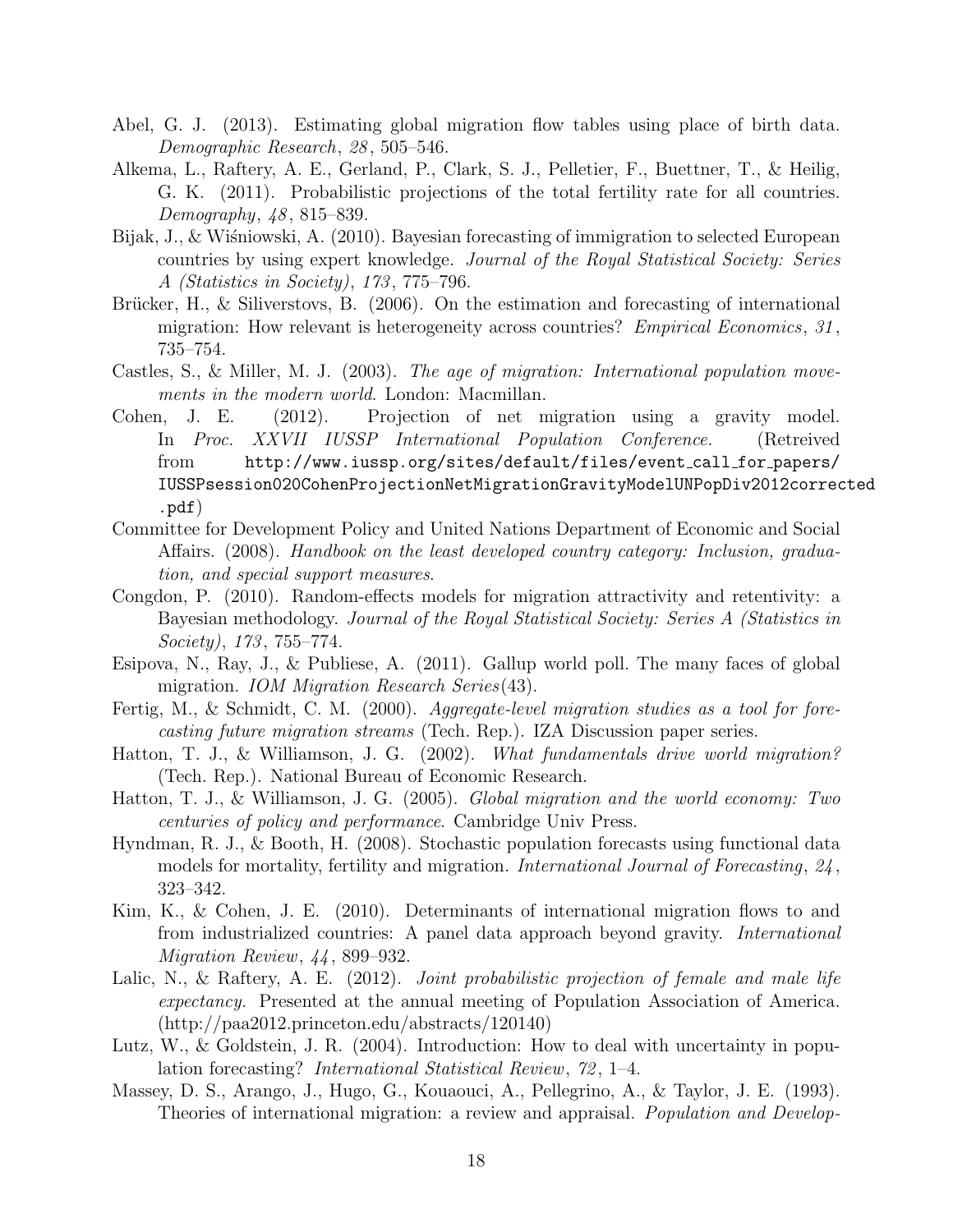ment Review, 431–466.

- Plummer, M. (2003, March). JAGS: A program for analysis of Bayesian graphical models using Gibbs sampling. In Proceedings of the 3rd international workshop on distributed statistical computing (pp. 20–22).
- Raftery, A. E., Chunn, J. L., Gerland, P., & Sevčíková, H. (2013). Bayesian probabilistic projections of life expectancy for all countries. Demography, 50 , 777–801.
- Raftery, A. E., Li, N., Sevčíková, H., Gerland, P., & Heilig, G. K. (2012). Bayesian probabilistic population projections for all countries. Proceedings of the National Academy of Sciences, 109 , 13915–13921.
- Raymer, J., & Rogers, A. (2007). Using age and spatial flow structures in the indirect estimation of migration streams. Demography, 44 , 199–223.
- Richmond, A. H. (1988). Sociological theories of international migration: the case of refugees. Current Sociology, 36 , 7–25.
- Robertson, R. (1992). Globalization: Social theory and global culture (Vol. 16). Sage.
- Rogers, A., & Castro, L. J. (1981). Model migration schedules. Laxenburg, Austria: International Institute for Applied Systems Analysis.
- ter Heide, H. (1963). Migration models and their significance for population forecasts. The Milbank Memorial Fund Quarterly, 41 , 56–76.
- United Nations Population Division. (2011). World population prospects: The 2010 revision. United Nations.
- United Nations Population Division. (2013). World population prospects: The 2012 revision. United Nations.
- Wheldon, M. C., Raftery, A. E., Clark, S. J., & Gerland, P. (2013). Estimating demographic parameters with uncertainty from fragmentary data. Journal of the American Statistical Association, 108, 96–110.
- Wright, E. (2010). 2008-based national population projections for the United Kingdom and constituent countries. Population Trends, 139 , 91–114.

# Appendix: Gravity Model Implementation

We implemented a version of Cohen's (2012) gravity model which projects net migration counts for five-year intervals starting at 2010 and ending at 2100. Projections are made for each country independently, with no redistribution step to ensure zero global net migration. For each country, projections are produced as follows: Let  $L(t)$  be the population of country c at time t (in millions) and  $M(t)$  be the population of the rest of the world at time t (in millions). Then expected in-migration to country c is given by  $a \times L(t)^\alpha M(t)^\beta$ , where a is a country-specific proportionality constant and the exponents  $\alpha$  and  $\beta$  are constant across countries, with values estimated by Kim and Cohen (2010). Similary, expected out-migration from country c has the form  $b \times L(t)^\gamma M(t)^\delta$ , where b is to be estimated and  $\gamma$  and  $\delta$  come from Kim and Cohen (2010).

The constants of proportionality  $a$  and  $b$  for each country are chosen to minimize the